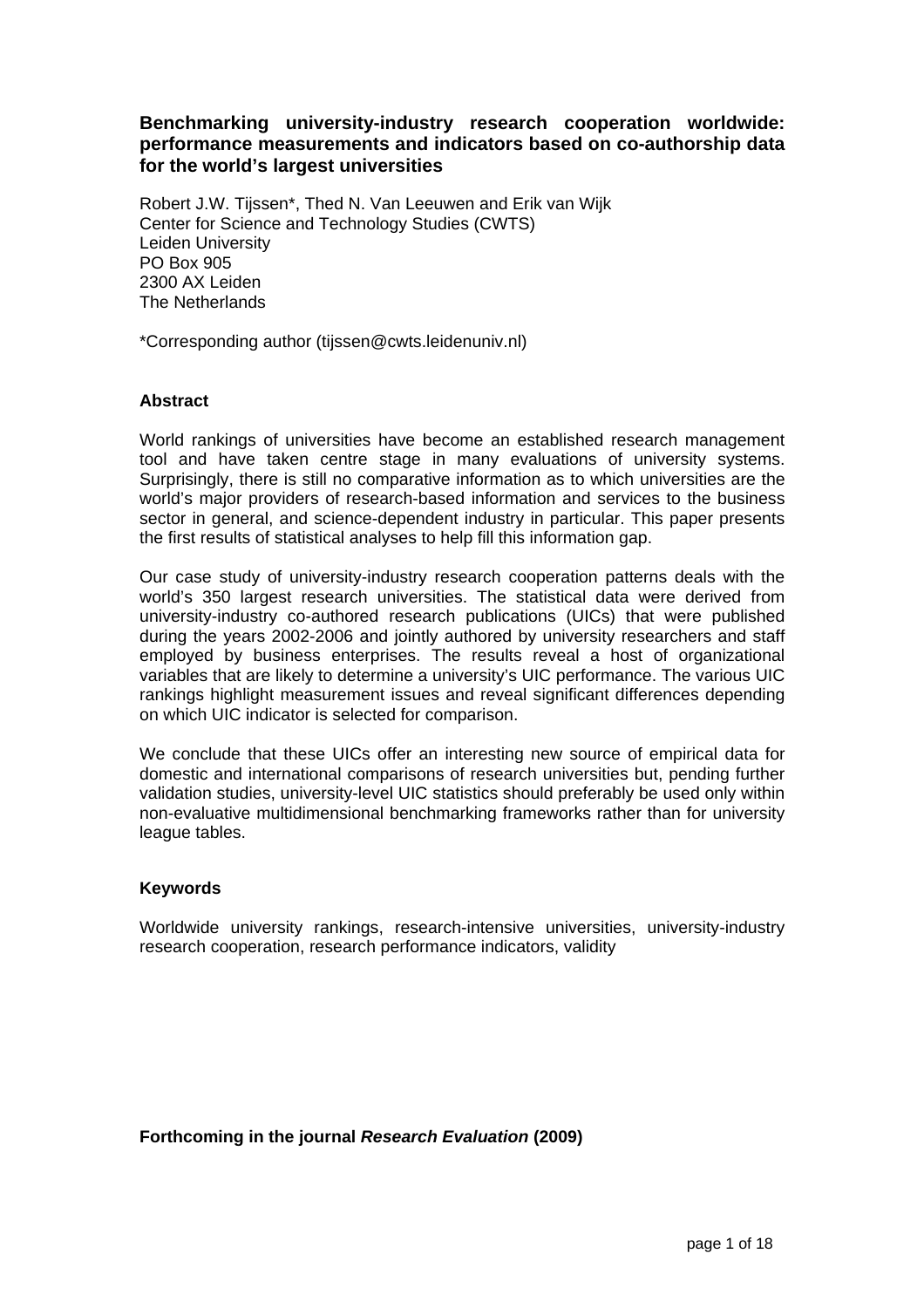### **1 Introduction**

As universities become increasingly relevant to societies and knowledge-based economies, the demand for comparative information on the current performance universities tends to increase.<sup>[1](#page-1-0)</sup> As a result, national university rankings and international league tables are now a prominent feature of the public information across a wide range of performance indicators, were cross-national comparisons and measurement issues are becoming increasingly important (Dill and Soo, 2005; Marginson and Van der Wende, 2007; Williams and Van Dyke, 2007). A global knowledge market is emerging and we are now also witnessing is an increasingly fierce competition among universities to be among the best in their region or worldwide. Transparent and objective metrics are increasingly used as elements for internal debate and strategic exploration within research management, where national and international top performers, and their best practices, provide standards against which performance can be measured, compared and evaluated. Despite differences in vantage points and inconsistencies in the measurement methodologies, there is often a surprising level of agreement as to which universities are the best in terms of providing educational services.

However, there is no comparative information – especially at the international level as to which universities are considered the "best" providers of research services to the business sector. There is no widely acceptable and globally available set of measures. Given the on-going globalization of industrial R&D, and associated worldwide markets for university-industry research partnering, this information gap deserves more attention in the international benchmarking of university research performances. This paper presents the first results of a study to help fill this gap in university performance statistics. The guiding questions are: can quantitative statistics derived from university-industry research publications be used as a performance indicator? If so, which measurement parameters should be taken into account? And how valid and useful are the measurements for international comparisons and rankings of universities?

The structure of this paper is as follows: section 2 introduces and discussed relevant measurement issues to address those research questions; section 3 describes our analytical framework and metrics; we present the main findings in section 4, and concludes in section 5 with an extensive general discussion and methodological recommendations.

# **2 Measurement issues**

The measurement and evaluation of university research characteristics has always been a controversial issue, especially with respect to effectiveness of quality assurance systems, and performance-driven research funding systems. A large part of the heated controversy with respect to institutional performance rankings arises from the lack of (generally accepted) systematic information and lack of interorganizational comparability (e.g. Usher and Savino, 2007), but also on related statistical issues such as the choice of appropriate statistical models and performance measures and (e.g. Goldstein and Speigelhalter, 1996). Is there sufficient common ground for reliable and systematic comparisons of UIC performances across a diversity of universities? And, if so, how can one strike a trade-off between the uniqueness of each university and UIC comparability?

<span id="page-1-0"></span> 1 "Universities" are taken to mean all higher education institutions, irrespective of their name and status within their country of location.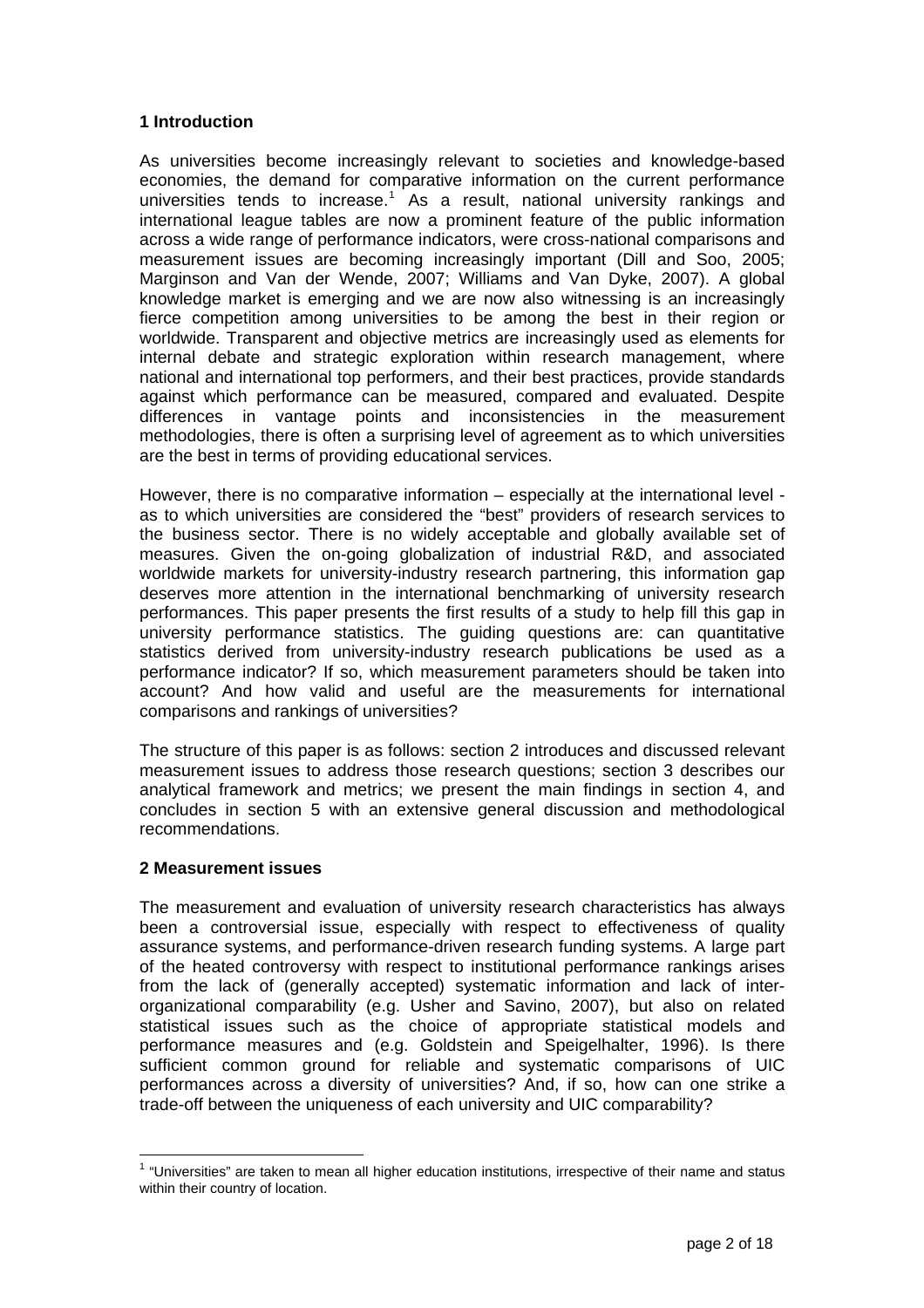With regards to the first issue (data availability) there no comparative statistics among universities. There is no university-level information in the public domain on recruitment of graduates by the business sector, or which universities are particularly valued by industry by industry for research inputs or research-related services, nor do we know the sums of money for contract research done by universities for the business sector. For lack of better, this information gap can be remedied, up to a certain degree, by examining the institutional origins of joint research publications that are co-produced by R&D staff from public sector research organizations and their partners employed by business companies and other private sector organizations. The majority of these group-authored publications relate either to biopharmaceutical research, clinical trials or other strategic basic research, all focusing on longer term perspectives for business applications and commercialization.[2](#page-2-0)

With regards to the second measurement issue (statistical models) the crucial observation is that comparisons and rankings are meaningless if the heterogeneity among the universities exceeds a certain threshold where the differences become larger than the similarities. There's little to be gained from including universities devoted entirely to education and training. Nor is it wise to compare large comprehensive research universities with specialized universities in for example medicine, or in engineering and technology. Clearly, measurement methodologies should take into account the local R&D circumstances. So, adopting the right context and analytical framework is issue, especially against international standards and benchmarks should UIC performances be measured and compared.

Industrially relevant research activities can be characterized along three main dimensions according to the university's organizational characteristics and disciplinary scope:

- External attractiveness, i.e. the capacity to attract resources from the private sector (funding, human resources, partners, tools, facilities and equipment);
- Geographical embeddedness, i.e. the geographical distribution of those resources, contacts and partnerships;
- Research specialization profile, i.e. the distribution of university-industry interactions across fields of science and areas of technology.

Each of these characteristics can be captured by empirical information extracted from research publications in the open scientific literature. Research articles are probably the most relevant output of academic science, and constitute primary data for developing performance metrics and "bottom-up" indicators of knowledge production characteristics within major research-oriented universities.

### **3 Data source and performance indicators**

The statistical ("bibliometric") data on university research publications was extracted from the *Web of Science,* an international multidisciplinary bibliographic data base of worldwide research literature. The WoS is one of the key sources are research articles in some 14 000 international peer-reviewed scientific and technical journals. Each journal is attributed to one or more WoS-defined Journal Categories, representing a subfield of science that CWTS aggregrated into (broad) fields of science. This source provides a comprehensive coverage of international "main stream" science presented in these research journals. These are primarily in English-

<span id="page-2-0"></span>The significant part of industry spending will related to applied research with a short-term or medium term commercialisation focus. Publishable results of applied research are usually not disseminated in the peer-reviewed international journal literature, but are issued as (confidential) reports, blue prints, patents, or other document types.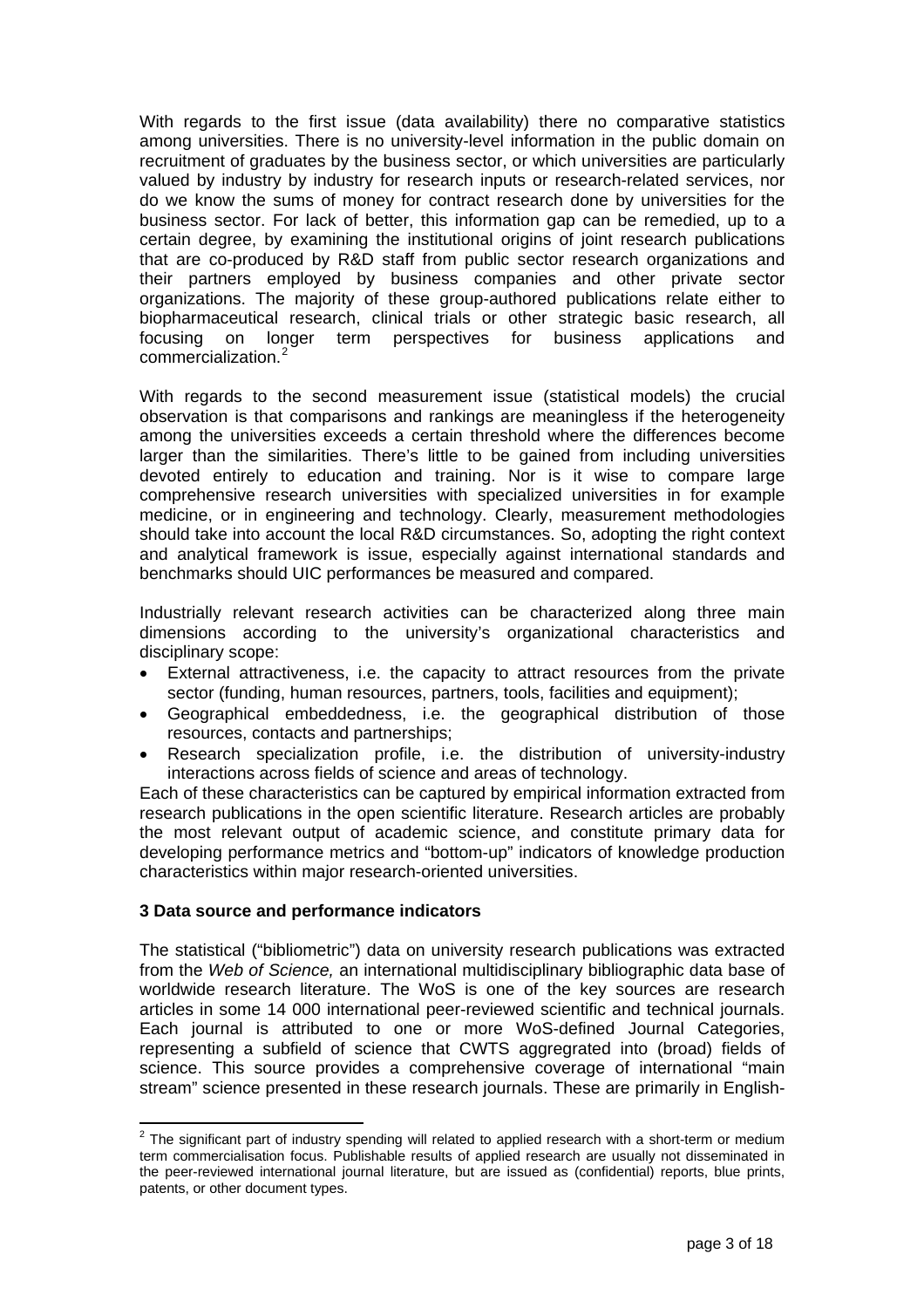language journals and biased towards presented the findings of basic "academic" research. The coverage of the research literature is reasonable to (very) good in the case of the industrially relevant fields of science (but limited in the case of the social and behavioral sciences, and very limited for arts & humanities fields). The WoS is an excellent source of empirical and quantifiable data on basic research cooperation in the form of co-authored publications, albeit limited to those successful research activities that eventually emerged as publications in the peer-reviewed open literature. WoS-based data is one of the main sources to rank universities by various output-related aspects of their research performance and has been applied in several exploratory studies in recent years, as well as being subject of academic debate (e.g. Van Raan, 2005; Calero-Medina et al., 2008; Kivinen and Hedman, 2008).

The bibliographic record of each publication contains information on the author addresses and their institutional affiliations, which enables us to identify the institutional sector of co-authoring partners and the geographical location of those partners.<sup>[3](#page-3-0)</sup> The information on the institutional affiliations was cleaned and harmonized where the names of the main organizations were standardized and organizations classified according to their main institutional sector such as: universities, public sector research institutes, and business enterprises and other private sector organizations (the private sector). Publications in which the author addresses include affiliations refer to at least one university and one private sector organization where classified as *university-industry co-publications* (UICs).[4](#page-3-1) The private sector organizations listed in these UICs are split into two broad geographical classes: 'domestic' (private sector partners based in the same country as the university) or 'foreign'. Depending on the locations of the pairs of organizations mentioned in the author addresses, a publication can be attributed to either class of both.<sup>[5](#page-3-2)</sup>

Bibliometric analyses of these links between university science and industrial R&D represents an analytical window to gauge the scale and intensity of universityindustry research interaction and cooperation, both at the country level and at institutional levels (e.g. Hicks and Hamilton, 1999; Tijssen, 2004; Tijssen and Van Leeuwen, 2005; Sun et al., 2007). UIC-based statistical information will capture empirical information about university propensities for research cooperation with industry, thus providing us with a proxy measure of their role as knowledge supplier in innovation systems, or from a broader perspective, their role in international 'science-innovation ecosystems'.

An estimated 7% of all WoS-indexed research publications can be classified as UICs, totaling some [6](#page-3-3)0 000 publications per year worldwide (NOWT, 2008).<sup>6</sup> As such, they

 $\overline{a}$ 

<span id="page-3-0"></span><sup>3</sup> The WoS-indexed publications are attributed to organizations by CWTS, based on information extracted from the author affiliate addresses within each publication. The results of this attribution process have not been verified by the respective organizations. The publication output may miss publications, or include erroneous attributions, thus creating an incomplete presentation of the actual output.

<span id="page-3-1"></span><sup>4</sup> CWTS applies computerized routines to scan the information on the affiliate addresses of authors listed in the WoS records in order to identify those research papers that originate from private sector organizations. Information on the affiliate addresses is cleaned and standardized. These routines focus on for-profit private enterprises in manufacturing sectors and services sectors, including contract research organizations and company-owned research institutes. It excludes "hybrid" university-industry organizations and for-profit medical practices (and other organizations in the medical and health care sectors). The university-industry co-publications are drawn from CWTS' Corporate Research Papers database (edition January 2008), an integral part of the CWTS WoS database, which includes the large majority of publications with an author affiliate address referring to business sector organizations.

<span id="page-3-2"></span><sup>5</sup> Each UIC is counted only once in the computation of the total number of UICs per university.

<span id="page-3-3"></span><sup>6</sup> The share refers to the total number of UICs within the WoS-indexed publication output of 2005-2006 of the 17 countries worldwide (Australia, Austria, Belgium, Canada, Denmark, Finland, France,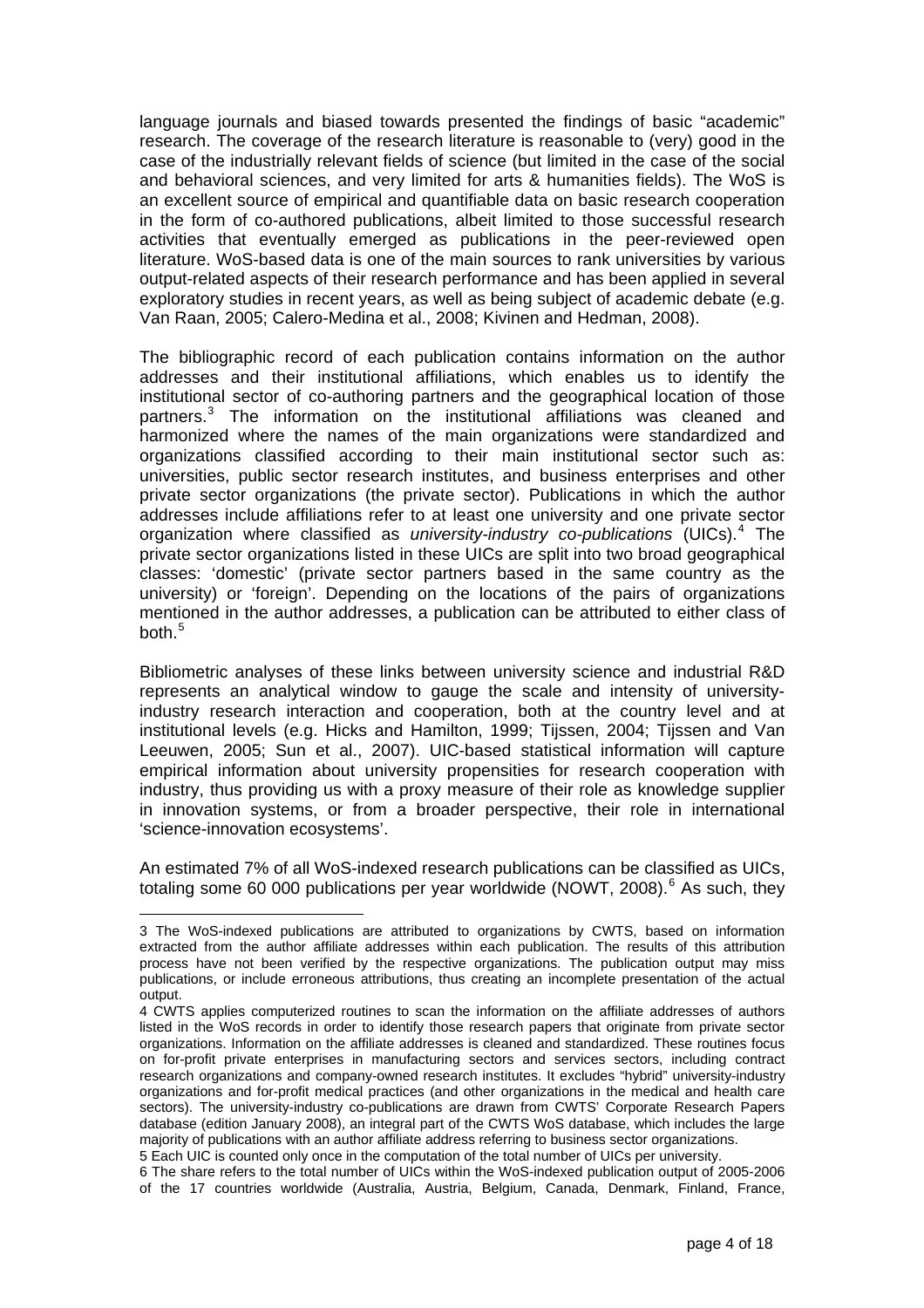represent a very extensive multidisciplinary source of empirical data that is amenable to large-scale systemic quantitative analysis. However, co-publication data have their drawbacks and caveats (Katz and Martin, 1997), in this particular case:

- the majority of the business enterprises represented in UICs will be large sciencedependent companies with sufficient human and financial resources to conduct basic research and/or to engage in research cooperation with HEIs, especially the very large multinational enterprise active within the biopharmaceutical, ICT and chemical sectors (Tijssen, 2004; 2008);
- UIC output is mainly driven by academic incentive systems to publish interesting findings in the open scientific literature and therefore more representative of university research efforts than industrial research;
- UICs are a subset of all publications reporting on research that was (partially) funded by industry (the share of this subset within the total number of industryfunded research publications is unknown);
- not all co-authors of a research article will be full contributors (or "phantom" coauthors with no direct input whatsoever), nor will all collaborating researchers become co-authors;
- In a minority of cases the UICs reflect the multiple affiliations of a single author rather than institutional cooperation.

Despite these limitations, UIC outputs provide a unique source of information for developing aggregate-level proxy measures of the magnitude and intensity of university-industry research cooperation. The next section will elaborate on several UIC-relevant characteristics of large research universities, including the issue of geographical closeness between universities and partner companies.

# **4 Results of UIC analyses**

# *4.1 Description of world's 350 largest research universities*

National university systems differ in terms of governance systems, funding systems, and socio-economic framework conditions. Even within a country large degree of heterogeneity can be found between universities in terms of size, quality, research specialization profiles, management structures and societal missions. Convincing statistical analyses will have to take country-level and institutional-level heterogeneities into account. This UIC study deals with a large sample of research universities across the globe, more precisely: the world's 350 largest research universities in terms of publication output in *Web of Science*-indexed journals and their publication output during the years 2002-2006.<sup>[7](#page-4-0)</sup> We assume this sample is sufficiently large and divers to represent all large and medium-large research universities worldwide. The global reach covers 36 countries, where the United States accounts for 109 universities, followed by Germany (34), United Kingdom (24), Canada (17), China (16), Japan (15), Italy (12) and France, Netherlands and Spain  $(11)$ .<sup>[8](#page-4-1)</sup> The vast majority of these universities are included in the top 500

<sup>1</sup> Germany, Great Britain, Ireland, Japan, Netherlands, Norway, South Korea, Sweden, Switzerland, USA). This set was used for benchmarking the UIC performance of the Netherlands for *2008 Science*  and Technology Indicators Report issued by the Dutch government (NOWT, 2008; www.nowt.nl).

<span id="page-4-0"></span>See Calero-Medina et al. (2008) for more details about the collection of large universities from which this sample was drawn.

<span id="page-4-1"></span> $8$  The distribution of the 350 selected universities across countries (ISO codes) is as follows: US: 109, DE: 34, UK: 24, CA: 17, CN: 16, JP: 15, IT: 12, ES: 11, FR: 11, NL: 11, SE: 9, AU: 8, KR: 8, BE: 7, CH: 7, BR: 5, IL: 5, TW: 5, DK: 4, EL: 3, FI: 3, NO: 3, TR: 3, AT: 2, NZ: 2, PL: 2, PT: 2, SG: 2, AR: 1, CL: 1, CZ: 1, HR: 1, IE: 1, IN: 1, MX: 1, RU: 1, SA: 1, SI: 1.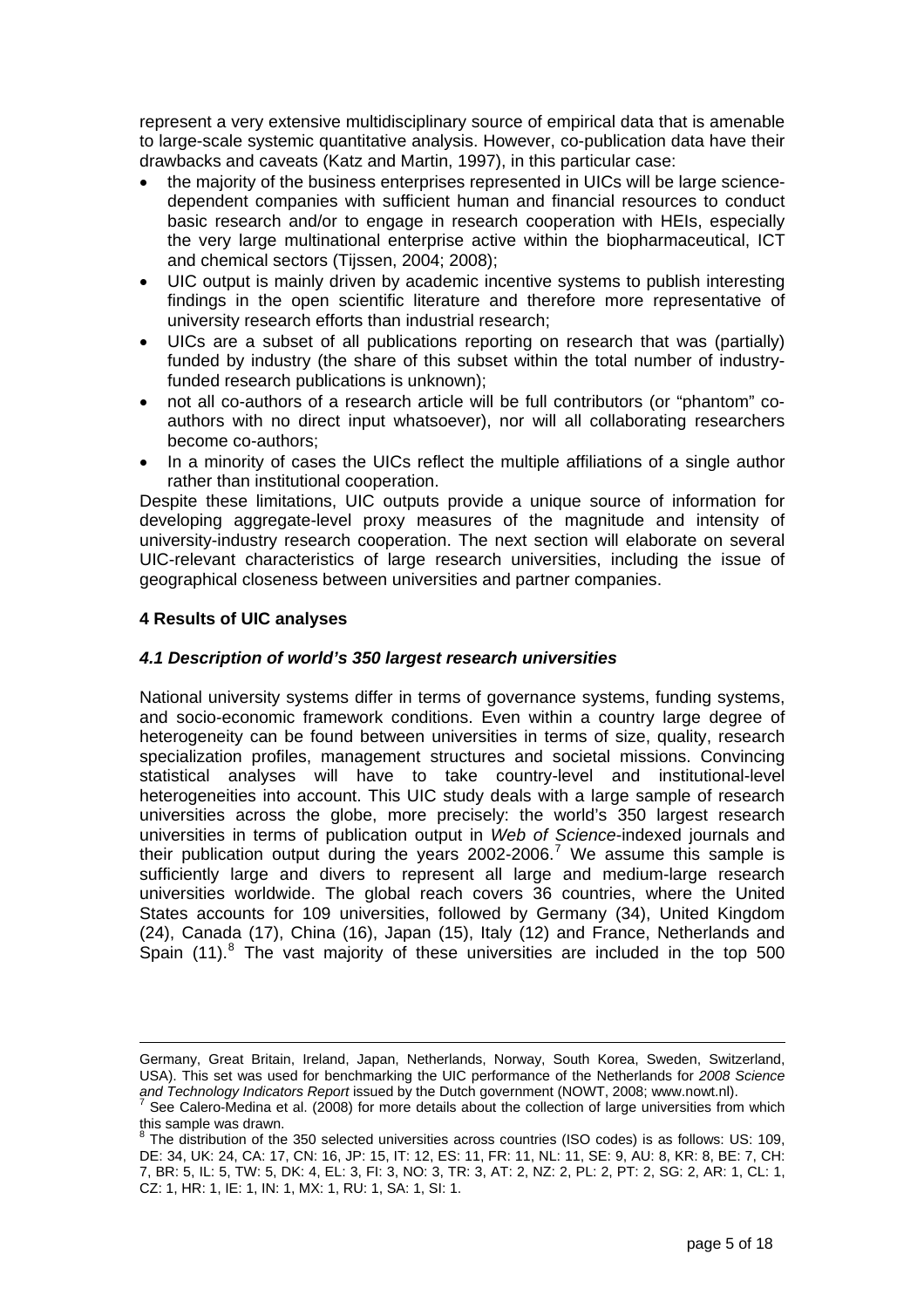universities of the 2007 edition of Shanghai Jiao Tong's *Academic Ranking of World Universities*. [9](#page-5-0)

Tables 1 and 2 introduce summary bibliometric statistics of these universities and a list of the fields in which most of their UICs are concentrated. The findings show an average *UIC intensity* of 3.8, i.e. UICs account for an average 3.8% of their total publication output. The majority of their UICs are within four broad fields: Clinical medicine, Physics and materials science, Biomedical sciences, and Basic life sciences. The other fields within the natural, life, medical and engineering sciences, and mathematics (11 fields in total) account for a further 13%. The social sciences, arts and humanities cover the remaining 2%.

Table 1. World's top 350 most frequently publishing research universities; summary statistics of publication output and citation impact (2002-2006)

|                                              | Average | Std. Dev. | Maximum | Minimum |
|----------------------------------------------|---------|-----------|---------|---------|
| Total publication output (across all fields) | 9499    | 5 7 7 0   | 54 431  | 2813    |
| Share of UICs (UIC intensity)                | 3.8%    | 1.6%      | 10.5%   | 0.4%    |
| Share of international co-publications*      | 32.8%   | 10.4%     | 56.2%   | 12.2%   |
| Share of national co-publications**          | 40.3%   | 11.0%     | 79.5%   | 10.8%   |
| Field-normalized citation impact score***    | 1 21    | 0.33      | 243     | 0.43    |

Source: Thomson Reuters/CWTS *Web of Science* database (edition July 2008).

\* Publications with two or more different countries in the author address information.

\*\* Publications from a single country with two or more different main organizations.

\*\*\* World average impact score equals 1.

Table 2. Top 10 industrially relevant fields of science

(% distribution of UICs across fields of science, 2002-2006)

| Broad field*                                 | Distribution of UICs<br>across fields | WoS coverage of<br>research literature** |
|----------------------------------------------|---------------------------------------|------------------------------------------|
| Clinical medicine and biomedical sciences    | 34%                                   | 82%                                      |
| Physics and materials science                | 15%                                   | 84%                                      |
| Basic life sciences                          | 11%                                   | 93%                                      |
| Chemistry and chemical engineering           | 10%                                   | 88%                                      |
| Electrical engineering and telecommunication | 5%                                    | 53%                                      |
| Computer sciences                            | 4%                                    | 43%                                      |
| Earth sciences and technology                | 2%                                    | 74%                                      |
| <b>Biological sciences</b>                   | 2%                                    | 82%                                      |
| Agriculture and food science                 | 2%                                    | 75%                                      |
|                                              |                                       |                                          |

Source: Thomson Reuters/CWTS *Web of Science* database (edition July 2008).

\* Broad fields are based on CWTS aggregates of WoS defined *Journal Categories*.

\*\* Share of WoS indexed publications within the reference list of WoS indexed publications (source: Van Raan et al., 2007).

The sample of 350 universities includes many specialized universities of technology or medicine, as well as comprehensive universities covering a much larger range of scientific disciplines. Table 3 outlines the extent of this disciplinary variation according to their research specialization profiles within the fields of industrial relevance. The medical sciences are by far the most important area; almost 200

<span id="page-5-0"></span><sup>9&</sup>lt;br><sup>9</sup> The nine exceptions are: Huazhong Univ. Sci. & Technol. (China); Univ. Aix Marseille 2 (France), Univ. Patras (Greece); Univ. Zagreb (Croatia); Univ. Bari (Italy); Kyungpook Natl. Univ. (South Korea); Univ. Pais Vasco (Spain); Univ. Ankara. (Turkey) and Hacettepe Univ. Ankara (Turkey).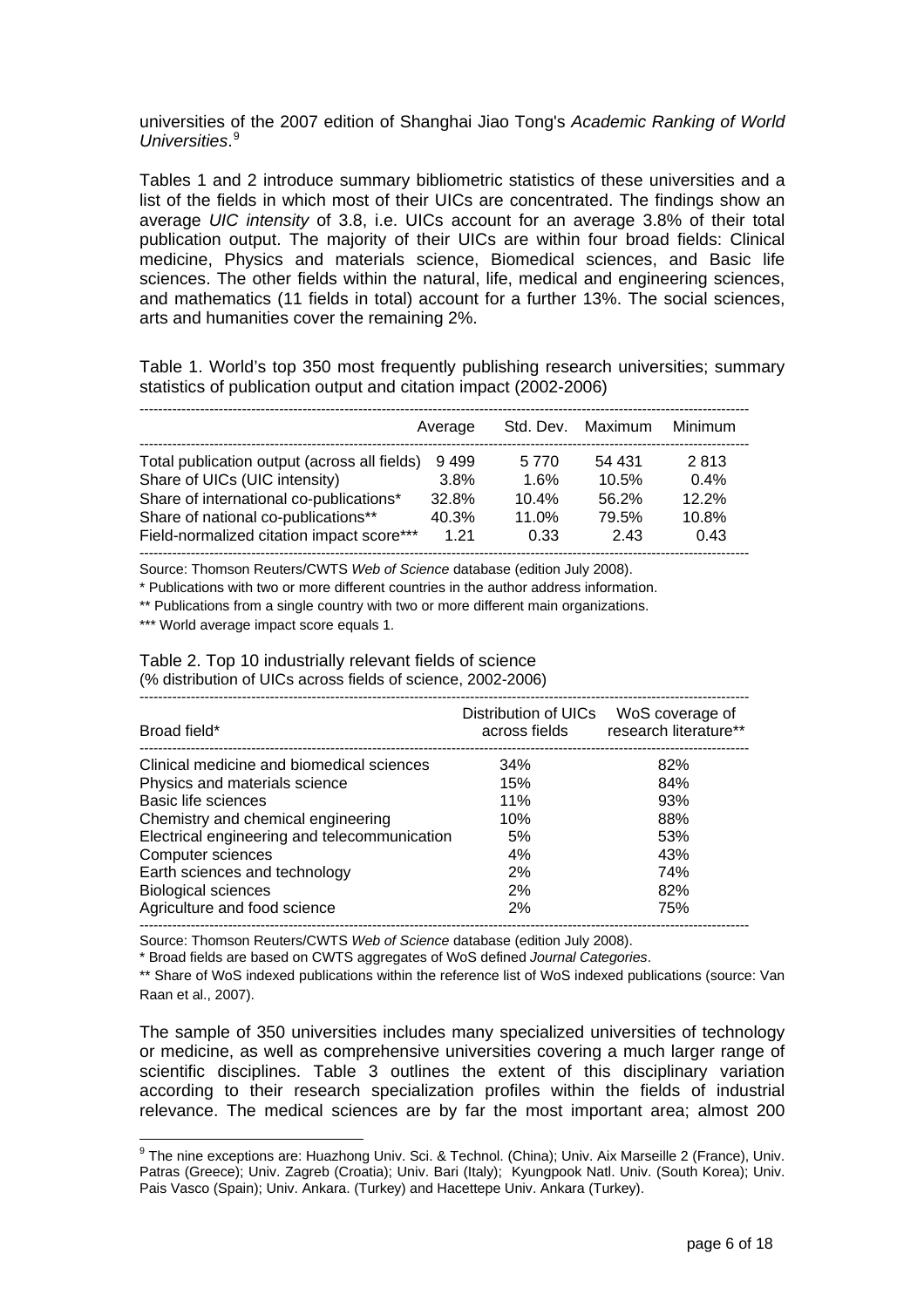universities produce 50% of more of their UICs in Clinical medicine and biomedical sciences. In contrast only, 12 universities have a similarly strong focus on Physics and materials science, and only 3 in Chemistry and chemical engineering. All and all, we find some 50 "medical universities" show a major emphasis on UIC activity in the medical and life sciences; another 50 can be described as "universities of engineering and technology" focus on their UIC in the natural sciences and engineering. The remaining 250 universities are comprehensive research-intensive universities with broad multidisciplinary profiles.

Table 3. Quartile distribution of 350 universities by disciplinary breakdown of UICs (as a % of all UICs, 2002-2006)

|                                              | Share in a university's total UIC output |                       |     |    |  |  |
|----------------------------------------------|------------------------------------------|-----------------------|-----|----|--|--|
| Broad field                                  | $0 - 24%$                                | 25-50% 51-74% 75-100% |     |    |  |  |
| Clinical medicine and biomedical sciences    | 79                                       | 84                    | 146 | 41 |  |  |
| Physics and materials science                | 251                                      | 87                    | 12  |    |  |  |
| Chemistry and chemical engineering           | 306                                      | 41                    |     |    |  |  |
| Electrical engineering and telecommunication | 325                                      | 25                    |     |    |  |  |
| <b>Basic life sciences</b>                   | 342                                      |                       |     |    |  |  |
|                                              |                                          |                       |     |    |  |  |

Source: Thomson Reuters/CWTS *Web of Science* database (edition July 2008).

Figure 4. Geographical distribution of the world's top 350 universities by UIC magnitude and UIC intensity (2002-2006)



Source: Thomson Reuters/CWTS *Web of Science* database (edition July 2008).

The geographical dimension of UIC patterns is further illustrated in Figure 4, showing the UIC performance of all 350 universities categorized by three major geo-political regions in terms of R&D competition: Europe, Asia and USA, complemented by the group of universities located elsewhere (Other). The configuration clearly shows the dominance of the USA in the middle section of the distribution, especially in terms of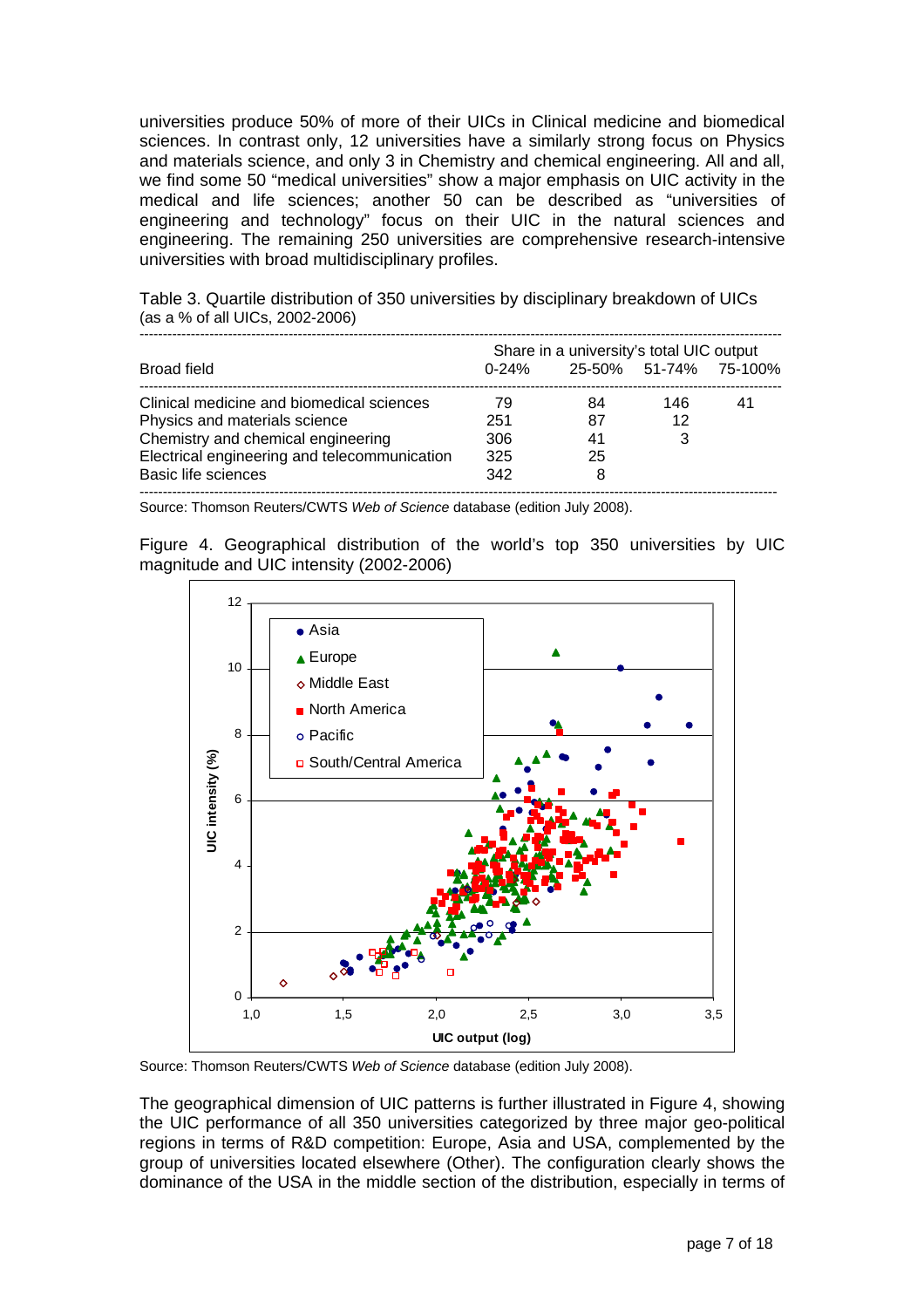UIC magnitude, but also reveals the absence of the US in the upper percentiles of the UIC intensity distribution which is dominated by Asian universities.

### *4.2 UIC rankings*

Which of universities have become major suppliers of industrial relevant knowledge and skills for research-intensive technology companies? As far as the output of UIC publications is concerned, one would expect the world's largest research universities, with the largest quantities of research publications, to populate the top of the ranking, which is what happens in Table 5. Some 80% of these UIC-active universities are either US or Japanese. However, even among the top 10 giants we find significant differences in terms of the share of UICs within the total publication output; the share of *Tokyo Institute of Technology* (10%) is twice as high as the top ranking US universities (5-6%). Evidently, some universities are more inclined to produce UICs than others of a comparable size.

#### Table 5. University ranking by UIC output

Top 25 most highly ranked universities according to quantity of university-industry research cooperation (UIC output frequencies, 2002-2006)\*

|    | <b>University</b>            | Country        | UIC<br>output | <b>UIC</b>     | % of domestic<br>intensity industry partners |
|----|------------------------------|----------------|---------------|----------------|----------------------------------------------|
| 1  | Univ. Tokyo                  | Japan          | 2 3 5 3       | 8              | 91                                           |
| 2  | Harvard Univ.                | <b>USA</b>     | 2 1 2 7       | 5              | 87                                           |
| 3  | Osaka Univ.                  | Japan          | 1631          | 9              | 93                                           |
| 4  | Kyoto Univ.                  | Japan          | 1 4 7 3       | $\overline{7}$ | 89                                           |
| 5  | Tohoku Univ.                 | Japan          | 1 4 0 1       | 8              | 93                                           |
| 6  | Univ. Calif. - Los Angeles   | <b>USA</b>     | 1 3 2 5       | 6              | 91                                           |
| 7  | Johns Hopkins Univ.          | <b>USA</b>     | 1 1 7 5       | 5              | 87                                           |
| 8  | Stanford Univ.               | <b>USA</b>     | 1 1 6 1       | 6              | 86                                           |
| 9  | Univ. Washington Seattle     | <b>USA</b>     | 1 0 4 5       | 5              | 87                                           |
| 10 | Tokyo Inst. Technol.         | Japan          | 1 0 0 6       | 10             | 96                                           |
| 11 | Univ. Michigan Ann Arbor     | <b>USA</b>     | 961           | 4              | 85                                           |
| 12 | Columbia Univ.               | <b>USA</b>     | 945           | 5              | 92                                           |
| 13 | Univ. Calif. - San Francisco | <b>USA</b>     | 945           | 6              | 88                                           |
|    | 14 Univ. Toronto             | Canada         | 924           | 4              | 39                                           |
|    | 15 Univ. Calif. - San Diego  | <b>USA</b>     | 911           | 5              | 85                                           |
| 16 | MIT                          | <b>USA</b>     | 907           | 6              | 78                                           |
|    | 17 Univ. Cambridge           | United Kingdom | 889           | 4              | 61                                           |
| 18 | Imperial Coll. London        | United Kingdom | 872           | 5              | 53                                           |
| 19 | Hokkaido Univ.               | Japan          | 863           | 8              | 95                                           |
| 20 | Seoul Natl. Univ.            | Korea          | 850           | 6              | 86                                           |
| 21 | Duke Univ.                   | <b>USA</b>     | 844           | 6              | 86                                           |
|    | 22 Univ. Penn                | <b>USA</b>     | 837           | 4              | 86                                           |
| 23 | Kobenhagen Univ.             | <b>Denmark</b> | 774           | 6              | 60                                           |
| 24 | Cornell Univ.                | <b>USA</b>     | 773           | 4              | 86                                           |
| 25 | Nagoya Univ.                 | Japan          | 761           | $\overline{7}$ | 95                                           |

Source: Thomson Reuters/CWTS *Web of Science* database (edition July 2008).

 \* Frequency data computed through 'integer' counting of UICs, where each publication with one or more author affiliate addresses listing a private sector organization is counted only once.

The presence of local science-dependent industry is also clearly reflected in the share of domestic partners within the UICs, where the US and Japanese universities generate shares of 80% or more partners from within their own countries while the other universities have shares of 60% of less. The extremely large fractions of domestic partners in the case of the US and Japanese universities relates to the size of the national research and innovation systems (i.e. more opportunities to interact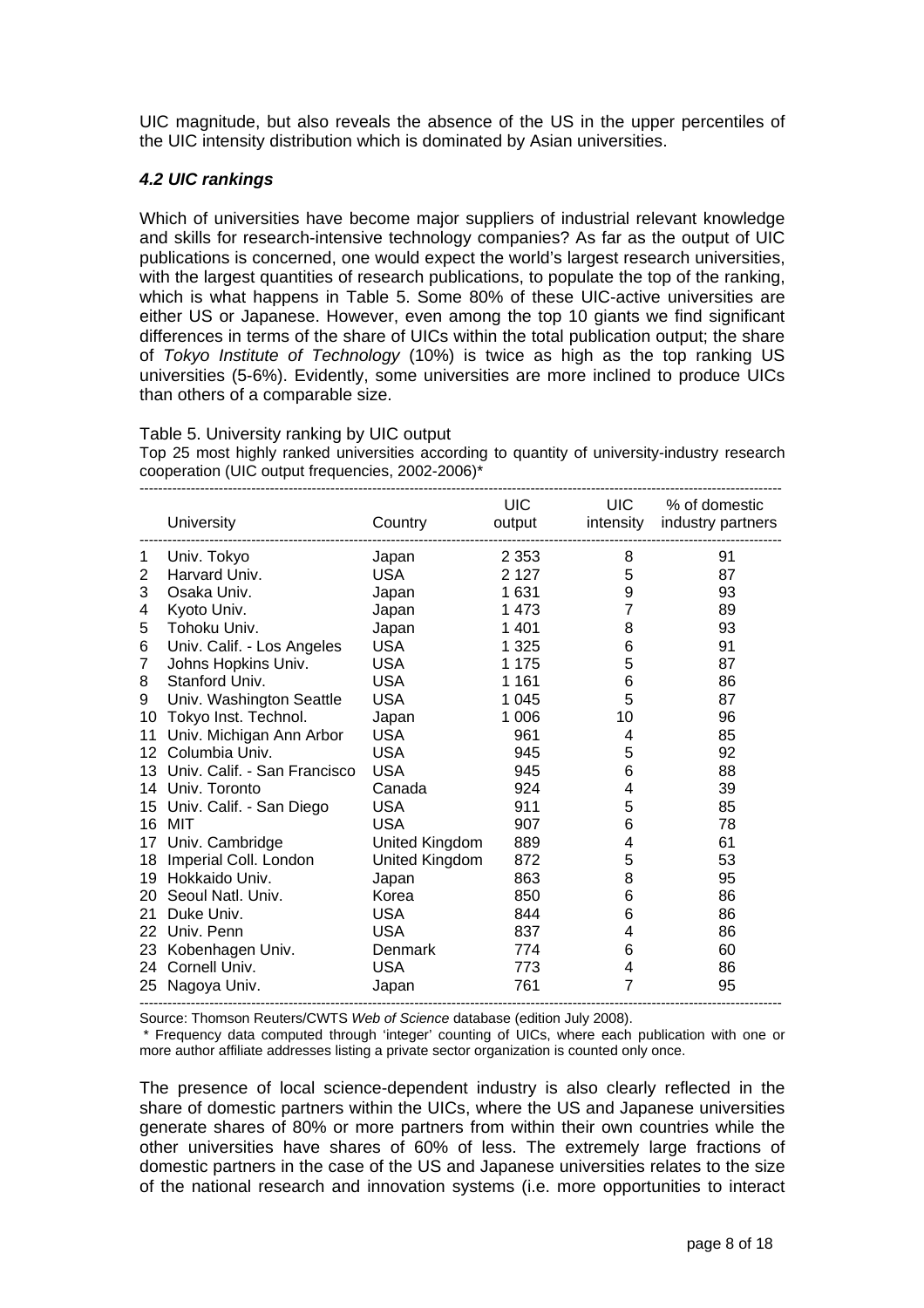with home country partners) and/or the drive for competitive advantages among the domestic R&D-intensive companies (i.e. the need to perform cutting edge R&D and/or acquire state of the art university research inputs). The US, Japan and Korea all have several large R&D-intensive science-dependent industries (mainly technology companies and bio-pharmaceutical companies) and their main R&D sites on their soil. Clearly the national R&D environment can have a huge impact on a university's UIC behavior this creating a division between "parochial" UIC-oriented universities and their "cosmopolitan" counterparts with a much large share of private sector partners from abroad.

The other countries are more internationally oriented in their research partnerships owing to their relative small numbers of science-dependent R&D-intensive companies. For example, in relative terms, the *University of Cambridge* produces double the amount of UICs with foreign companies compared to *University of Tokyo*. The one exception is *Seoul National University* with quite high share, which is most likely a result of UICs that involve the large electronics companies in Korea.

Since the university's total volume of research is clearly a determining factor in the number of UICs, controlling for it will enable a better ranking of universities regardless of size. The results are displayed in Table 6. Although a Dutch university is now at the top in this league table, most of the top 10 universities are now Japanese. Part of this bias towards Japan is explained by the fact that Japanese universities publish less research papers in areas that are not of industrial relevance (the US universities publish much more WoS-indexed research papers in the social science and the humanities). Nonetheless, this list is again heavily determined by the presence of large R&D-intensive science-dependent industries and probably at relatively close geographical proximity. For example, the campus of *Eindhoven University of Technology* is a few kilometers away from the central R&D labs of *Philips*, one of the world's largest R&D-intensive electronics companies.

#### Table 6 University ranking by UIC Intensity

Top 10 most highly ranked universities according to their fraction of university-industry research cooperation (% UICs within total publication output, 2002-2006)

|   | University                              | Country            | UIC.<br>intensity | % domestic<br>industry in UICs |
|---|-----------------------------------------|--------------------|-------------------|--------------------------------|
|   | Eindhoven Univ. Technol.                | <b>Netherlands</b> | 11                | 71                             |
| 2 | Tokyo Inst. Technol.                    | Japan              | 10                | 96                             |
| 3 | Osaka Univ.                             | Japan              |                   | 91                             |
| 4 | Keio Univ.                              | Japan              | 8                 | 95                             |
| 5 | Delft Univ. Technol.                    | <b>Netherlands</b> | 8                 | 75                             |
| 6 | Tohoku Univ.                            | Japan              | 8                 | 94                             |
| 7 | Univ. Tokyo                             | Japan              | 8                 | 91                             |
| 8 | Indiana Univ. Purdue Univ. Indianapolis | <b>USA</b>         | 8                 | 92                             |
| 9 | Hokkaido Univ.                          | Japan              | 8                 | 95                             |
|   | Tech. Univ. Denmark                     | Denmark            |                   | 73                             |

Source: Thomson Reuters/CWTS *Web of Science* database (edition July 2008).

Having established the major impact of home country science-based industry on university-industry research cooperation, which of the 350 universities show the largest numbers of domestic UICs and hence a preference for ties with local industry? Table 7 provides some answers. The top 10 universities are clearly strongly focused on joint research with the domestic private sector. From a global industrial perspective it would be tempting to label these universities as local universities in view of their research cooperation relationships with local or domestic industries.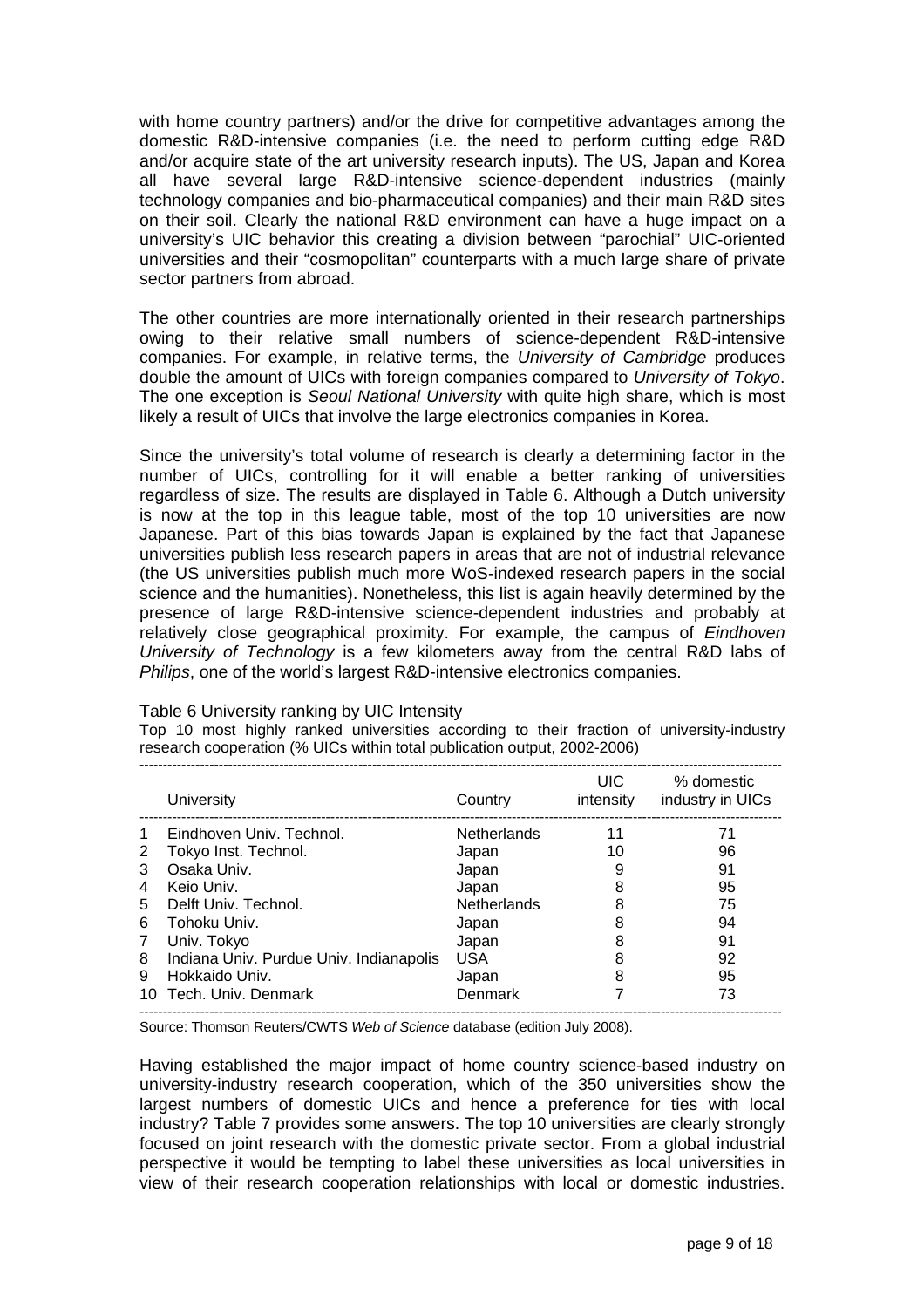However, a closer look at number of the countries where their private sector copublication partners are located reveals a global outreach. Even the most domestically oriented university, *George Washington University* in Washington DC, still lists a total of 15 different countries. Not surprisingly, the bottom 10 universities show a larger geographical dispersion in terms of the numbers of different countries where private sector partners are located. But interestingly, the differences between the top 10 and bottom 10 are relatively small; it appears that all these 350 largest research universities attract significant numbers of industrial partners across a wide range of countries. They are all, to varying degrees, global players in the world's science base. These universities are also likely to represent major actors in both national and international 'innovation-oriented industrial ecosystems' (Coombs and Georghiou, 2002).

Table 7. Top 10 and bottom 10 ranked universities according to domestic universityindustry research cooperation

|    | <b>University</b>               | Country       | % domestic Countries of | industry in UICs industry partners |
|----|---------------------------------|---------------|-------------------------|------------------------------------|
| 1  | George Washington Univ.         | USA           | 98                      | 15                                 |
| 2  | Kyushu Univ.                    | Japan         | 97                      | 17                                 |
| 3  | Chiba Univ.                     | Japan         | 97                      | 12                                 |
| 4  | Univ. S. Florida                | USA           | 96                      | 15                                 |
| 5  | Tokyo Inst. Technol.            | Japan         | 96                      | 21                                 |
| 6  | Keio Univ.                      | Japan         | 95                      | 12                                 |
| 7  | Hokkaido Univ.                  | Japan         | 95                      | 21                                 |
| 8  | Univ. Tsukuba                   | Japan         | 95                      | 14                                 |
| 9  | Kyungpook Natl. Univ.           | Korea         | 95                      | 8                                  |
| 10 | Univ. Utah                      | <b>USA</b>    | 95                      | 24                                 |
|    | 341 Univ. Fed. Minas Gerais     | <b>Brazil</b> | 11                      | 11                                 |
|    | 342 Australian Natl. Univ.      | Australia     | 10                      | 28                                 |
|    | 343 Univ. Queensland            | Australia     | 9                       | 30                                 |
|    | 344 Med. Univ. Wien             | Austria       | 8                       | 25                                 |
|    | 345 Univ. Krakow                | Poland        | $\overline{7}$          | 18                                 |
|    | 346 Univ. Adelaide              | Australia     | 7                       | 27                                 |
|    | 347 Univ. Wien                  | Austria       | 4                       | 22                                 |
|    | 348 Warsaw Univ.                | Poland        | 3                       | 16                                 |
|    | 349 Istanbul Univ.              | Turkey        | 0                       | 16                                 |
|    | 350 Univ. Natl. Autonom. Mexico | Mexico        | $\Omega$                | 20                                 |
|    |                                 |               |                         |                                    |

(% domestic industry in UICs, 2002-2006)

Source: Thomson Reuters/CWTS *Web of Science* database (edition July 2008).

# **4.3 UIC benchmarking**

Benchmarking different universities according to pre-specified performance criteria is at the core of the current craze of university rankings. The crucial observation is that these rankings are meaningless if the heterogeneity of the universities exceeds a certain threshold where the differences become larger than the similarities. Obviously there's no point in comparing research universities with medical schools devoted entirely to education and training. Nor is it wise to compare large classical research universities with specialized universities specialized in a single disciplines such as medicine. So clearly, cross-country cross-university cross-field comparisons, like those presented in previous tables, are not an appropriate approach for ranking universities according to UIC characteristics. Our bibliometric evidence reveals significant differences between universities which need to be addressed by restricting the comparisons to field-dependent scoreboards with a subset of similar universities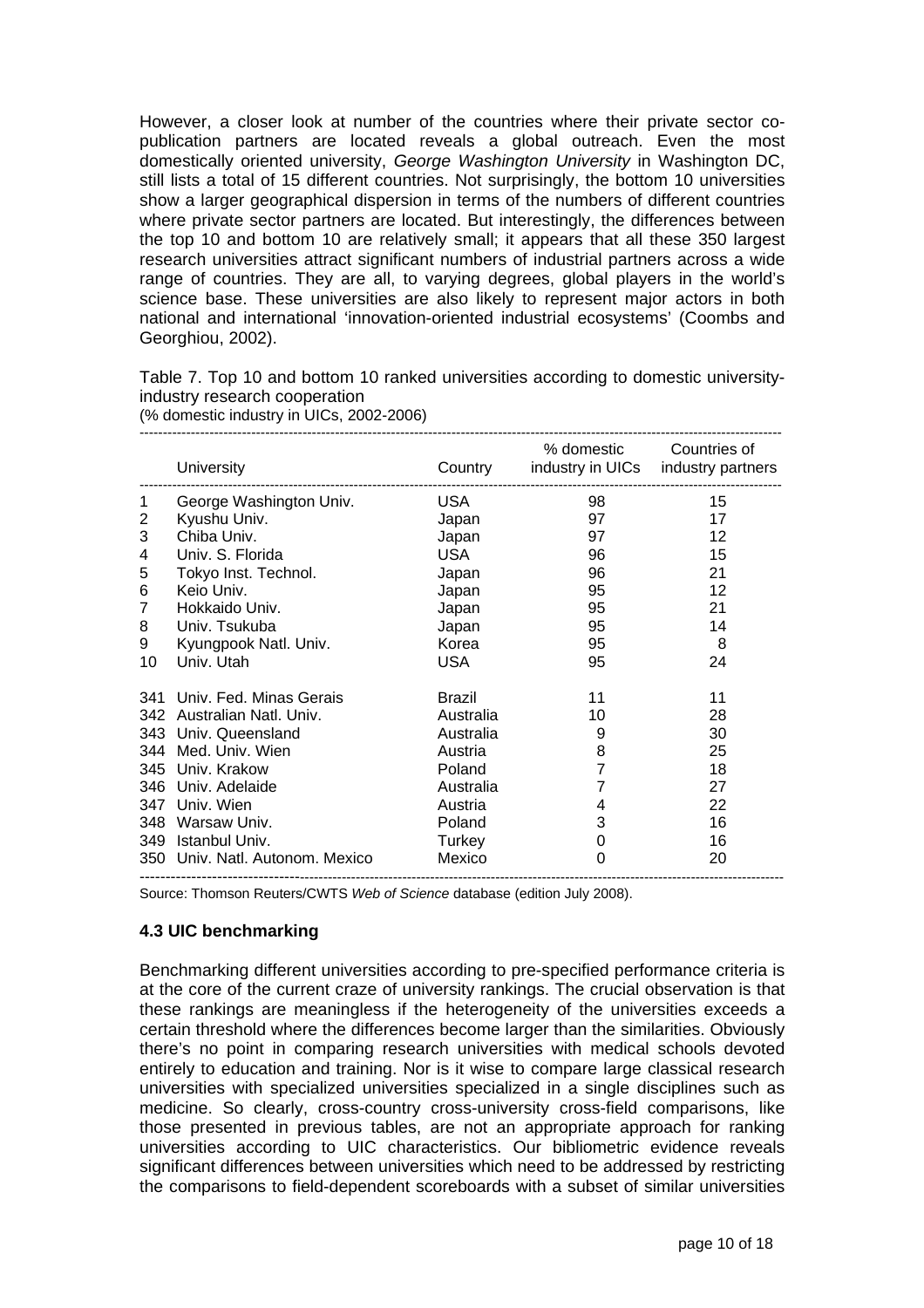in terms of size and specialization. The key analytical question then is how to classify universities into groups with a sufficiently large measure of internal homogeneity.

The solution lies in adopting a "multidimensional" perspective, where the different UIC performance characteristics of universities are grouped in a scoreboard, thus enabling various classifications of universities rather than a single ranking. But which variables should be selected, and how? As the number of variables added to the scoreboard increases, the analytical power tends to decrease. Trade-offs between both properties will have to guide the design of the scoreboard. Clearly "intelligent" scoreboards should be application oriented rather than data oriented (Tijssen, 2004). In the case of UIC benchmarking approaches, the scoreboards should are designed to compare counterpart universities of a similar size and active within comparable R&D environments.

Table 8. Pearson correlation coefficients between UIC-based indicators and background variables

| Background variables                                                                                                | <b>UIC</b>                                             | UIC.           |
|---------------------------------------------------------------------------------------------------------------------|--------------------------------------------------------|----------------|
|                                                                                                                     | output                                                 | intensity      |
| Overall research performance                                                                                        |                                                        |                |
| Total publication output                                                                                            | .839 *                                                 | $.235***$      |
| Citation impact score                                                                                               | .447**                                                 | .438 **        |
| % International co-publications                                                                                     | $-117*$                                                | $-.077$        |
| % Domestic co-publications                                                                                          | $.195**$                                               | $.146 \times $ |
| <b>Disciplinary profile</b>                                                                                         |                                                        |                |
| Research specialization index (Pratt score for total publication output)                                            | .060                                                   | $.193***$      |
| Total publication output in fields of industrial relevance                                                          | $.786$ **                                              | $.254$ **      |
| % Publication output in Medical and health sciences                                                                 | .096                                                   | .080           |
| % Publication output in Physics and materials science                                                               | $-0.025$                                               | $-0.044$       |
| % Publication output in Chemistry and chemical engineering                                                          | $-195**$                                               | $-.169**$      |
| % Publication output in Electrical engineering and telecommunication                                                | .017                                                   | $.169**$       |
| % Publication output in Basic life sciences                                                                         | $.175***$                                              | $.132*$        |
| <b>UIC profile</b>                                                                                                  |                                                        |                |
| % of UICs listing a domestic private partner                                                                        | $.409**$                                               | $.609**$       |
| Number of partner countries listed in UICs                                                                          | .503 **                                                | .247 **        |
| UIC specialization index (Pratt score for UIC output)                                                               | .029                                                   | $.134*$        |
| % UICs in Medical and health sciences                                                                               | .094                                                   | .067           |
| % UICs in Physics and materials science                                                                             | $-.03$                                                 | .032           |
| % UICs in Chemistry and chemical engineering                                                                        | $-196$ **                                              | $-.165**$      |
| % UICs in Electrical engineering and telecommunication                                                              | .003                                                   | $.162**$       |
| % UICs in Basic life sciences<br>$*$ Obstituting interesting and O OF lead (O to the U $**$ Obstituting institution | $.155$ <sup>**</sup><br>$-1$ 0.04 $-1$ $-1$ $(0 + -1)$ | $.105*$        |

Statistical significance at 0.05 level (2-tailed), \*\* Statistical significance at 0.01 level (2-tailed). Computations done with SPSS software version 14.0 (SPSS Inc. Chicago, IL, USA). Source: Thomson Reuters/CWTS *Web of Science* database (edition July 2008).

Proper "like with like" comparisons should also include as many as possible significant variables related to the two main organizational characteristics mentioned in section 3: geographical embeddedness (local and/or foreign UIC orientation) and differentiation profile (degree of research specialization and/or a breakdown by fields of science). Table 8 presents a list of these background variables and the Pearson correlation coefficients with both UIC indicators. We find significant positive statistical relationship between UIC intensity and the total publication output of a university, suggesting scale effects. Furthermore, the "scientific quality" of a university, in terms of citation impact in the international research literature, also seems to have a positive effect on UIC intensity, as suggested by earlier empirical studies of industryuniversity cooperation (e.g. Mansfield and Lee, 1996).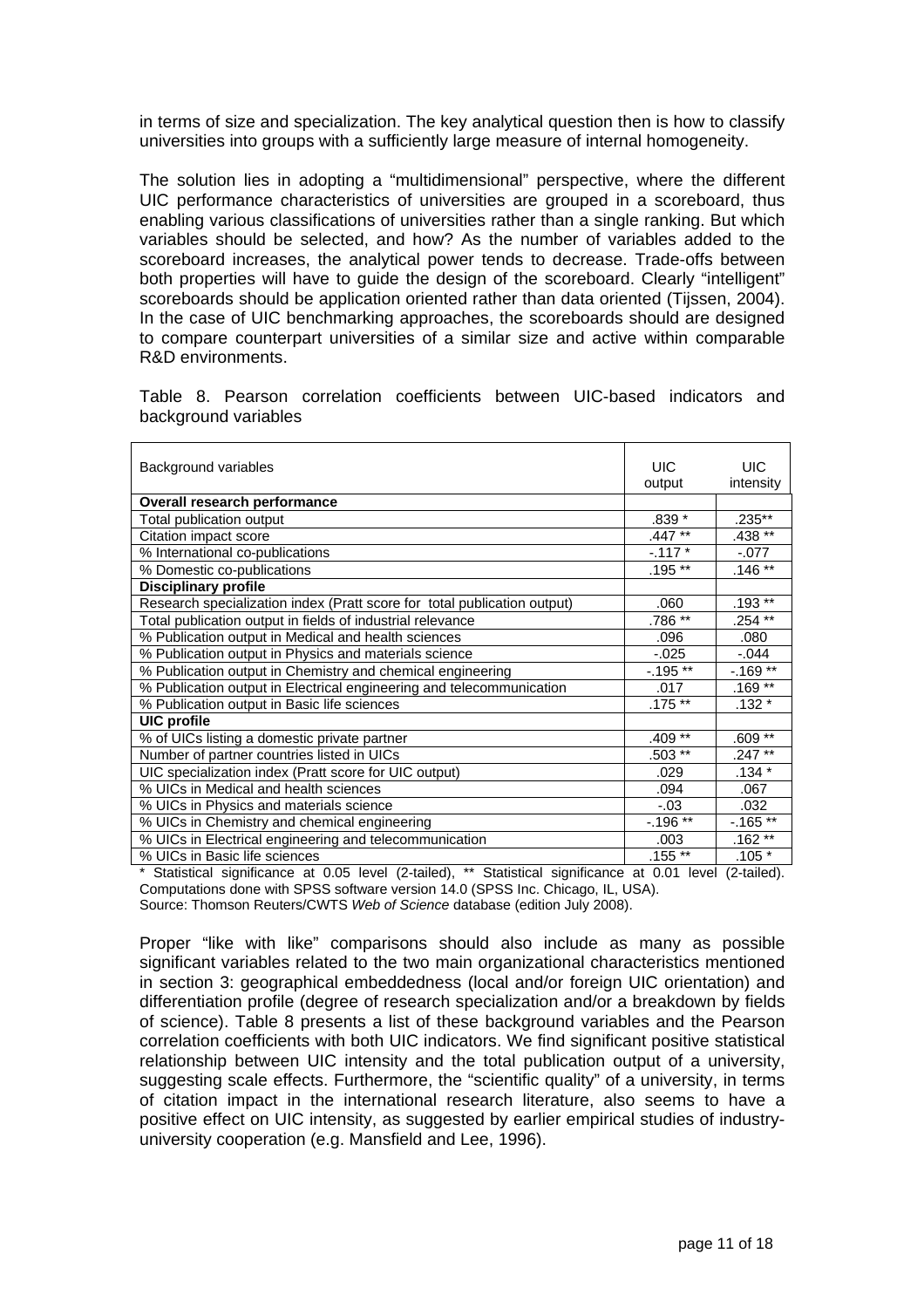The research specialization index, based on the Pratt's measure of concentration (Pratt, 1977), is applied to the distribution of research publication output across all fields of science, where the social and behavioral sciences, and fields of the arts and humanities, are excluded in view of their lack of relevance for industry (see Table 2). The results show that a university's home country attractiveness, as measured by share of domestic private partners in UICs, is by far the most discriminating variable in the UIC profiles and hence should be used to select comparator universities. It is also clear that UIC rankings need to account for disciplinary profiles of universities. UIC intensity rankings per field of science will provide a better picture of where universities a comparatively strong in UIC. Table 9 displays a disciplinary breakdown for the top 10 universities listed in Table 6.

Table 9 UIC Intensities per broad field of science for the world's Top 10 UIC-intensive universities

|                          |    | All fields Electr. Eng. Phys. |    |    | Chem. Med. sci | Life sci. |
|--------------------------|----|-------------------------------|----|----|----------------|-----------|
| Eindhoven Univ. Technol. | 11 | 26                            | 15 | 14 | 10             | 5         |
| Tokyo Inst. Technol.     | 10 | 19                            | 14 | 13 | 15             |           |
| Osaka Univ.              |    | 20                            | 13 | 10 | 17             | 10        |
| Keio Univ.               | 8  | 23                            | 15 | 10 | 13             | 8         |
| Delft Univ. Technol.     | 8  | 17                            | 11 | 13 | 16             |           |
| Tohoku Univ.             |    | 22                            | 14 | 10 | 11             |           |
| Univ. Tokyo              |    | 24                            | 13 | 13 | 14             | 10        |
| Indiana Univ. Purdue     |    | 24                            | 15 | 8  | 12             |           |
| Hokkaido Univ.           |    | 14                            | 11 | 14 | 11             |           |
| Tech. Univ. Denmark      |    | 13                            | 9  | 13 | 12             | 8         |

% UICs within the publication output, 2002-2006

 $\overline{a}$ 

Source: Thomson Reuters/CWTS *Web of Science* database (edition July 2008).

This overview reveals that the UIC profile of *Eindhoven University of Technology* is extreme in its relatively large UIC intensity in Electrical engineering and low intensity in the Basic life sciences. A more appropriate UIC scoreboard of this university should focus on similar type universities. We selected the top 10 "lookalike" universities according to (a) similar distributions of the share of UICs across in these five broad fields, and (b) each university's share of domestic UIC partners across all fields of science $10$ .

Table 10 presents an abridged version of this UIC scoreboard with seven UIC indicators. These 10 universities share a strong emphasis on UICs in Chemistry and Chemical Engineering (Chem.) and Physics and Materials Science (Phys.). These results suggest that the three European universities are prime benchmark candidates in terms of profile similarity: *Delft University of Technology*, *Chalmers University of Technology* and the *Swedish Royal Institute of Technology*. The *Tokyo Institute of Technology* differs in terms of its extremely strong focus on UICs with domestic partners. The list is completed by no less than six Chinese universities, which exhibit much lower UIC levels (which are very likely to significantly increase in the years to come given the growth of the Chinese R&D system).

The dynamic version of the scoreboard is presented in Table 11 focusing on the changes that occurred over the last 10 years. The findings indicate that *Eindhoven University of Technology* is outperforming the four prime benchmark universities in terms of increase of UICs, and the increase of UICs with foreign partners. It is

<span id="page-11-0"></span><sup>10</sup> The Pearson correlations between the disciplinary profiles of these 10 universities and the profile of the Eindhoven Univ. Technol. range from r=0.92 to 0.96.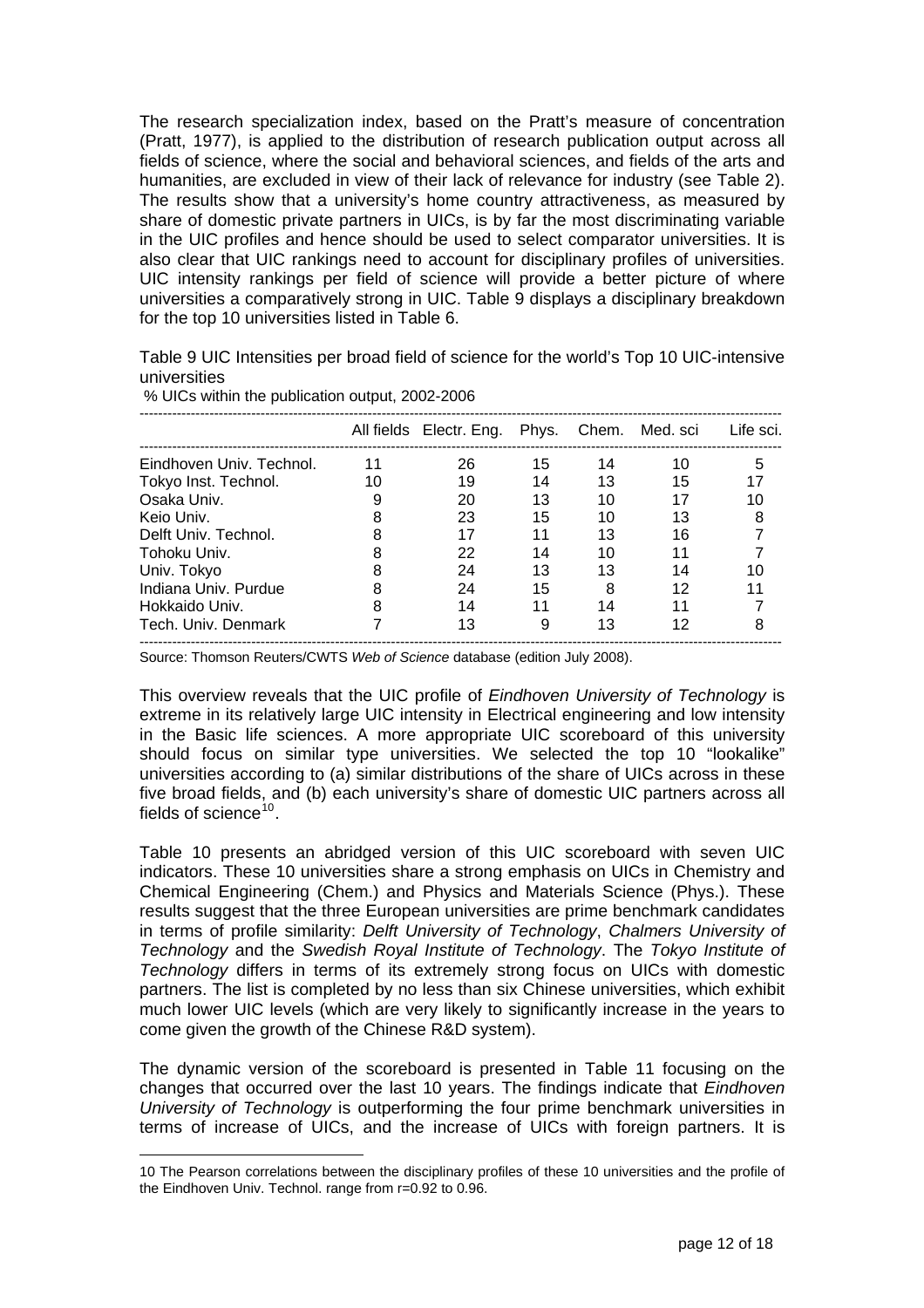surpassed by *Tokyo Institute of Technology* in terms of the increase of UICs with research partners from domestic private sector. Four of the six Chinese universities show even higher growth rates across the board, but these catching up processes started from much lower base lines and are therefore hardly comparable to *Eindhoven University of Technology*.

| University (country code)                              | Total publ.<br>output | intensity | UICs     | Chem.    | Phys.    | UIC % domestic % output in % of all UICs in<br>Chem. Phys. |          |
|--------------------------------------------------------|-----------------------|-----------|----------|----------|----------|------------------------------------------------------------|----------|
| Eindhoven Univ. Technol. (NL) 5 012                    |                       | 11        | 71       | 36       | 37       | 29                                                         | 29       |
| Tokyo Inst. Technol. (JP)<br>Delft Univ. Technol. (NL) | 12 2 30<br>6 740      | 10<br>8   | 96<br>75 | 31<br>20 | 45<br>30 | 39<br>27                                                   | 56<br>38 |
| Chalmers Univ. Technol. (SE)                           | 4 8 6 5               | 7         | 70       | 26       | 38       | 29                                                         | 54       |
| Royal Inst. Technol. (SE)                              | 5924                  | 7         | 65       | 25       | 44       | 30                                                         | 57       |
| Tsing Hua Univ. (CN)                                   | 15 2 24               | 2         | 46       | 24       | 39       | 27                                                         | 52       |
| Nankai Univ. (CN)                                      | 4817                  | 1         | 42       | 48       | 35       | 62                                                         | 40       |
| Lanzhou Univ. (CN)                                     | 3600                  | 1         | 62       | 39       | 31       | 53                                                         | 33       |
| Univ. Sci. & Techn. China (CN)                         | 8 3 3 9               | 1         | 45       | 32       | 49       | 39                                                         | 58       |
| Nanjing Univ. (CN)                                     | 8683                  | 1         | 47       | 30       | 37       | 39                                                         | 48       |
| Jilin Univ. (CN)                                       | 5414                  | 1         | 57       | 51       | 35       | 61                                                         | 42       |

Table 10. UIC benchmark universities for *Eindhoven University of Technology* (Top 10 ranked universities according to UIC-profile similarity, 2002-2006)

Source: Thomson Reuters/CWTS *Web of Science* database (edition July 2008).

| Table 11. UIC scoreboard for Eindhoven University of Technology   |
|-------------------------------------------------------------------|
| (% change in UIC characteristics between 1997-2001 and 2002-2006) |

|                              | UIC output* |       |       | Domestic UICs** |       | Foreign UICs*** |
|------------------------------|-------------|-------|-------|-----------------|-------|-----------------|
| University                   | Chem.       | Phys. | Chem. | Phys.           | Chem. | Phys.           |
| Eindhoven Univ. Technol. 137 |             | 109   | 108   | 105             | 166   | 188             |
| Tokyo Inst. Technol.         | 56          | 69    | 181   | 146             | $-11$ | 98              |
| Delft Univ. Technol.         | 64          | 26    | 44    | 49              | 126   | -5              |
| Chalmers Univ. Technol.      | 39          | 28    | 57    | $-2$            | $-18$ | 32              |
| Royal Inst. Technol.         | 58          | 14    | 83    | 20              | 46    | $-16$           |
| Tsing Hua Univ.              | 197         | 240   | 307   | 461             | 150   | 65              |
| Nankai Univ.                 | 65          | 43    | 211   | -43             | 21    | 250             |
| Lanzhou Univ.                | 425         | #     | 633   | ##              | 500   | 1500            |
| Univ. Sci. & Tech. China     | 336         | 700   | 650   | 3500            | 1 300 | 219             |
| Nanjing Univ.                | 144         | 124   | 180   | 600             | 133   | 100             |
| Jilin Univ.                  | $-13$       | 36    | -9    | 150             | -57   | -9              |

Source: Thomson Reuters/CWTS *Web of Science* database (edition July 2008).

% change in numbers of UICs

\*\* % change of UIC partners from domestic private sector

\*\*\* % change of UIC partners from foreign private sector

# Increase from 0 to 8 UICs

## Increase from 0 to 8 occurrences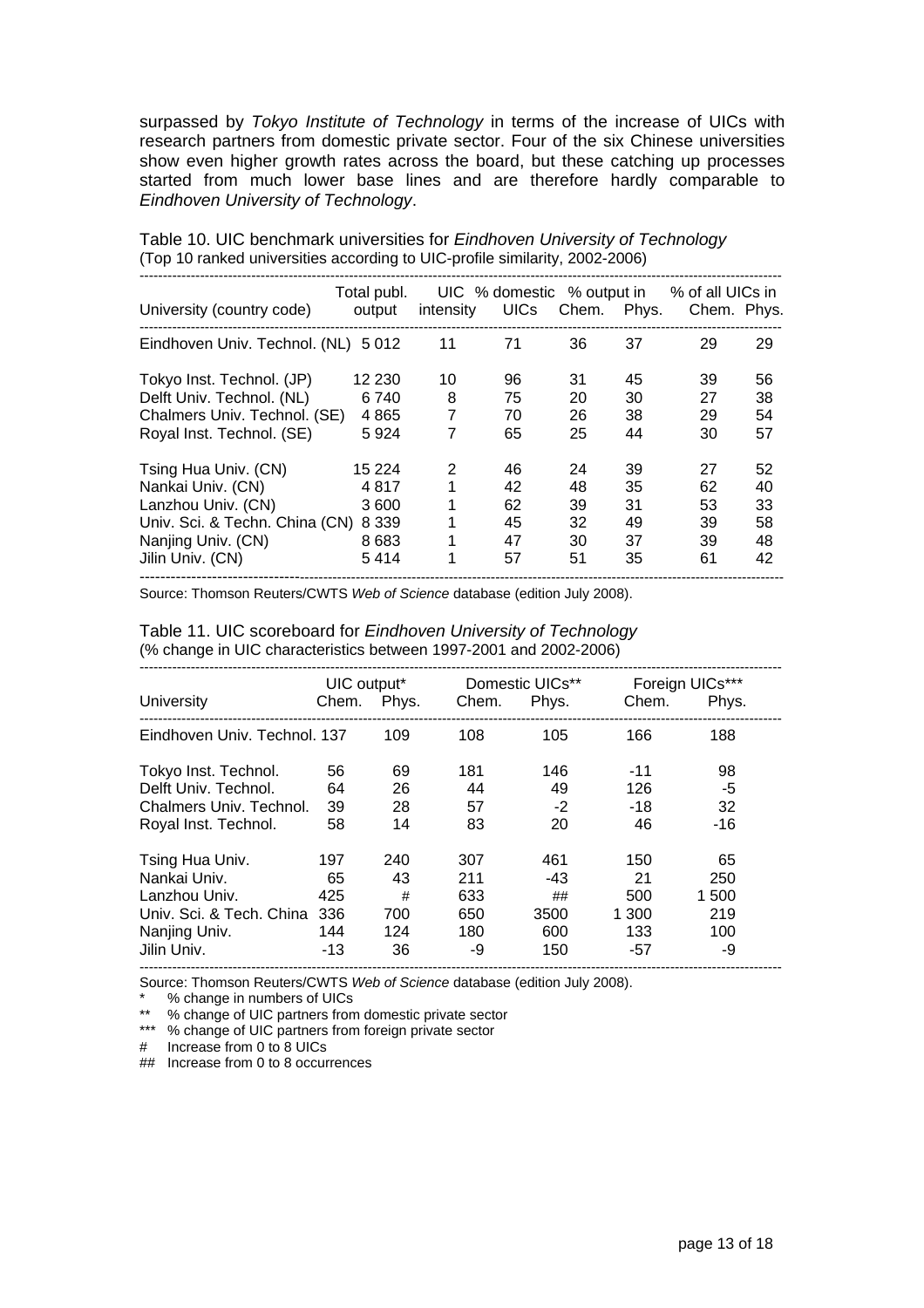### **5 How to use UIC data for performance measures**

### *5.1 Complying to international standards of good practice*

University research performance rankings have not only become part of managerial frameworks for comparative intelligence, quality assurance processes, national accountability, they have also gained prominence as powerful PR and marketing tools in the higher education sector worldwide. University rankings and performance league tables have given an impetus to national and international competitive pressures and exert an impact on science policy objectives and institutional goals. Given their gravity as management tools, the underlying ranking methodologies and measurements should be as error-free, objective and impartial as possible. It is therefore crucial that developers and producers of these tools should be held accountable for the quality in their own data collection, methodology, and dissemination. Any new measurement model, metrics or performance indicator, should therefore be carefully scrutinized as to (potential) biases in the input data, and the reliability, validity, applicability and generalizability of the measurements.

To tackle these issues, we need methodological guidelines. *The Berlin Principles on Ranking of Higher Education Institutions* provides us with a set of principles of quality and good practice in HEI rankings.<sup>[11](#page-13-0)</sup> According to these principles, published in 2006, rankings and league tables should comply as much as possible with 16 standards of good practice, which are grouped into four classes: (a) purposes and goals, (b) design and weighting of indicators, (c) data collection and processing, and (d) presentation of results. Adopting the Berlin framework allows us to scrutinize the strengths and weaknesses of the UIC ranking approach presented in this paper. UIC performance must be measured against determinants and criteria that are closely aligned to accepted notions of what conducting industrially relevant research means, and what UICs actually represent. While being transparent in data collection, the choice of indicators, and the calculation of the performance scores, the approach in its current stage of development falls short in lack of clarity with regard to validity of UICs as an internationally comparative measure of institutional strengths, and its inability to link UIC outputs to relevant inputs (funding or human resources within industrial relevant fields of science). Hence, the UIC-based indicators presented is this study, which were designed to identify and explore similarities and differences between HEIs, are not be adequate for other (evaluative) purposes.

# *5.2 Tailored "analytical" benchmarking*

 $\overline{a}$ 

Rankings are analytical tools to reduce the complexity within a system of metrics into to a single performance indicator or a single number. As such, the two UIC rankings ('UIC magnitude' and 'UIC intensity') presented in this paper may offer information that can be used to complement other university rankings, especially the *CWTS Ranking* and the Shanghai Jiao Tong's *Academic Ranking of World Universities* with their focus on research performance. The latter however constitutes a "catch all" holistic ranking that comprises of a wide range of performance variables but disregards crucial background information on universities, an essential precondition for providing analytical context and a proper platform for benchmarking. Such holistic rankings are useless for in-depth analytical purposes where one needs to focus on specific measurable achievements such as university-industry co-publications that reflect knowledge co-production and knowledge flows to industry. But clearly a "one-

<span id="page-13-0"></span><sup>&</sup>lt;sup>11</sup> These principles were drafted by the *International Ranking Expert Group* (www.iregobservatory.org), founded in 2004 by the *UNESCO European Centre for Higher Education* in Bucharest and the *Institute for Higher Education Policy* in Washington, DC.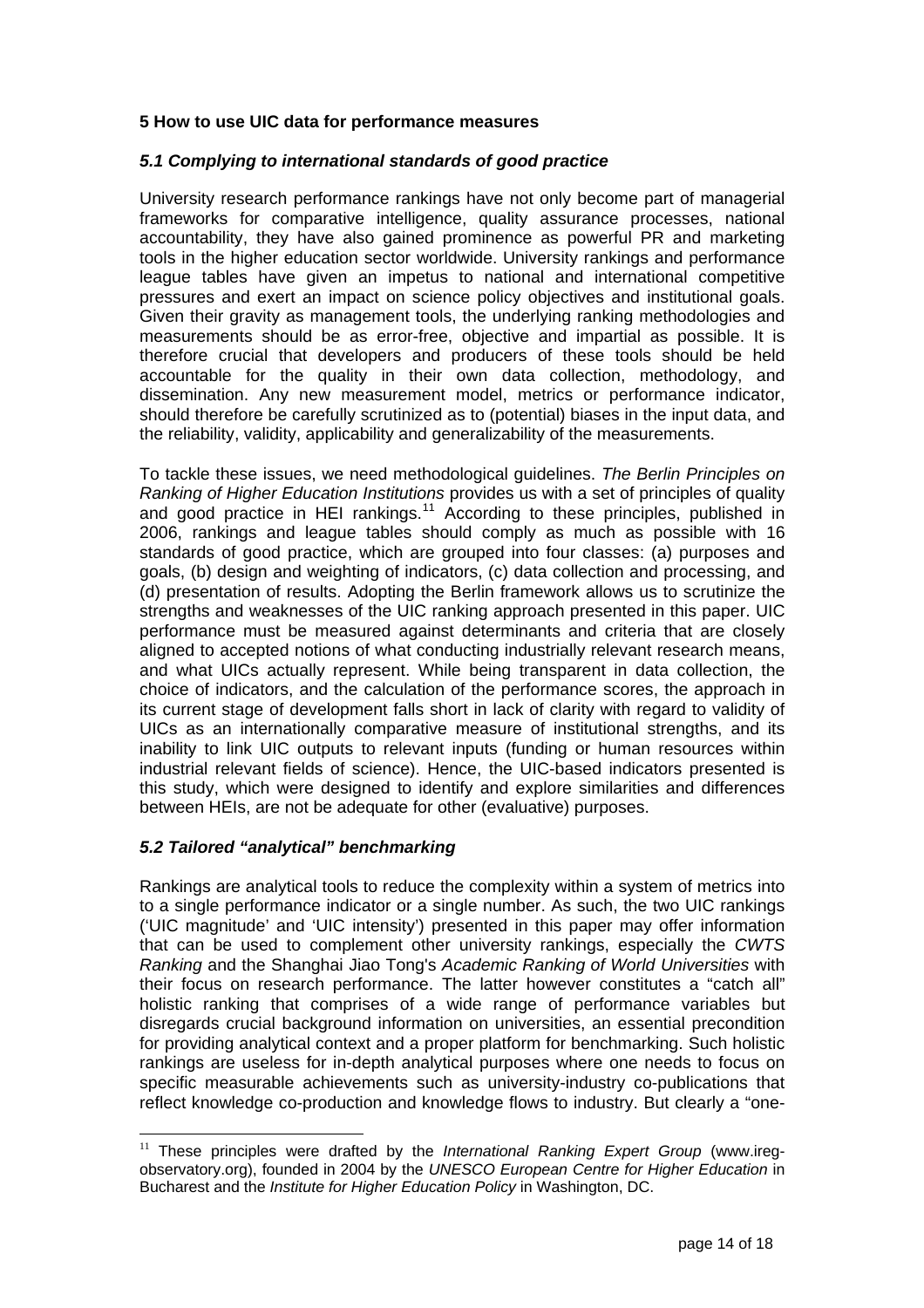size-fits-all" league table will not be appropriate given the variety of universities and different UIC-related institutional missions. To avoid unjustified comparisons one should opt for tailored "analytical" benchmarking, where one or more target universities act as a entry point to assemble a small set of benchmark universities according to some distinctive background characteristic or performance variable. Each class will then define its own unique framework for benchmarking with its context-dependent set of variables and a breakdown by relevant fields of science.

Clearly, the disciplinary profile of universities will have to be one of the main considerations when designing a UIC-based assessment of university performance. The magnitude and intensity of university-industry cooperation varies significantly by scientific discipline and industrial sector, as do the numbers of co-publications. UICbased analysis is therefore only valid and acceptable in those cases where universities produce sufficiently large numbers of publications in industrially relevant fields and where a significant share of those publications are co-authored with researchers employed by business enterprises. Only in the truly science-based sectors (like biotechnology, pharmaceuticals and semi-conductors) and their related fields of science (medical and life sciences, physics and materials science), one may expect to find a satisfactory degree of validity. Moreover, medical universities are incomparable to universities of technology. Likewise, there's no point in comparing or benchmarking universities that only co-publish with industry in those fields of research (say, social sciences) where this kind of joint activity is rare and therefore not representative of university-industry research cooperation.

# *5.3 General conclusions and recommendations*

Some may want to stress the significance of university research capabilities and achievements against the backdrop of knowledge-based economies and national systems of innovation, others may prefer a broader perspective of knowledge-based societies and universities focus on suppliers of public knowledge in general. Either way, few will dispute that any research-intensive university that aspires to play a leading role in science should be judged on their track record. We may surmise that UICs qualify as a key proxy measure of past performance with regard to universityindustry research linkages. The validity of this assumption hinges critically on the degree to which the UIC-model gives legitimate insight into the actual collaborative relationships. Obviously, UIC production is also influenced by many other factors, not in the least the available resources, ability, willingness to publishing about successful cooperation in the open scientific literature.

We may safely assume that UIC-active and UIC-intensive universities are attractive research partners for firms. It also seems reasonable to assume that UICs reflect the attractiveness of specific universities as sources of research-based knowledge for science-intensive industries. Still, in many ways UICs represent a very special tip of the iceberg, i.e. these joint publications reflect effective and fruitful research that not only produced valuable results worth disseminating to a wider international public, but also inspired collaborating partners to invest time and money to jointly draft a high-quality research article for publication a peer-reviewed journal. Given the levels of investment and sophisticated infrastructures that are required for research staff to produce UICs on a regular basis, one may also expect a bias towards well-staffed and well-funded universities with academic incentive systems in place that promote the production of these research articles. This is not a necessarily a detrimental bias because companies tend to favor exactly this kind of high-quality research partner for basic research. Hence, the universities at the top of the UIC rankings reflect not only achievements in terms of the magnitude of university-industry cooperation, but also the presence of an academic environment conductive to producing significant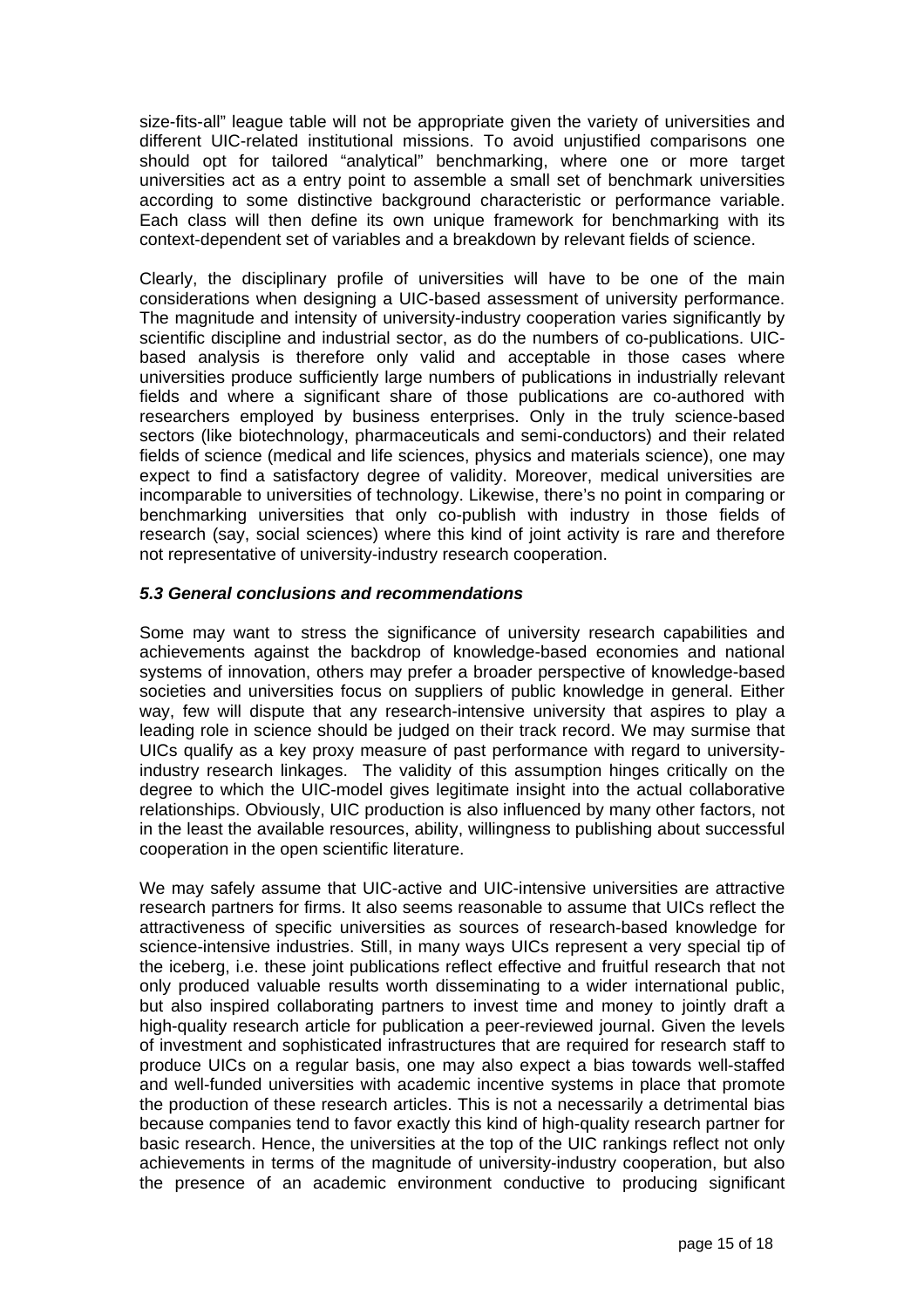quantities of internationally high-quality research publications. Business sector partners will only engage in longer-term joint research if they are sufficiently confident about the research capabilities of their academic partners and the potential utilization value of their outputs. UIC statistics therefore should also partially reflect the (cost) effectiveness of universities in meeting quality specifications imposed by those partners.

Returning to the prime analytical question underlying this paper ("which universities are major suppliers of research services to industry"?), the first results suggest that UIC data enable meaningful comparisons between selected universities and the creation of analytical scoreboards according to relevant metrics and performance indicators. These research performance scoreboards introduce their own specific analytical problems, especially how to select variables and weigh of the scores on the different variables to generate indices (e.g. Tijssen, 2003). However, UIC statistics are not yet fit for duty as indices or composite measures within evaluative settings, let alone authoritative world rankings of universities providing insufficient evidence in terms of accuracy and comprehensiveness. One needs to single out those key determinants of research performance that appeal to the scientists and scholars themselves, thus making comparisons and findings more acceptable at working floor levels. Broad support for key indicators within scoreboards should also lend credibility to rankings outside the university board rooms.

In conclusion, UIC data are certainly a very helpful source of evidence-based quantitative information, it should not become a statistical tool that induces overreliance on what are still non-validated proxy data and obviates the need for good sense of judgment. The empirical results and statistics presented in this paper should therefore be seen as a first approximation and treated with due caution. In the absence of large scale systematic validation studies, one can only assume that UICs are sufficiently valid comparative meso-level indicators of university-industry research cooperation - as long as they are applied within to similar types of research universities. UICs are not an appropriate measure for disparate universities, or for comparing fundamentally different national R&D systems. Also, UIC statistics obscure the economic, managerial and organizational factors underlying cooperation mechanisms and knowledge interaction processes. Pending validation studies, UICbased performance rankings and scoreboards provide at best crude estimates about the general attractiveness of universities as knowledge suppliers to industry, but no conclusive evidence about the magnitude or nature university-industry research interactions, nor the effectiveness and impacts of university policies and programmes to initiate or foster research partnerships with private sector partners. In order to assure the credibility of this UIC approach and associated rankings, thorough verification of all UICs is needed to establish their scope for detailed comparisons. Such audited and verifiable data are also easier accepted by universities and relevant (funding) authorities. Other information sources (statistical or otherwise) should be consulted to address validation issues. These sources of comparative information, such as contract research income from industry and the numbers of joint research projects, could also be used to develop multi-proxy scoreboards. Corresponding multi-dimensional rankings will then allow for better systematic assessments of UIC-performance while taking university-specific differences into account.

### **Acknowledgement**

The authors are grateful for Martijn Visser's valuable research assistance.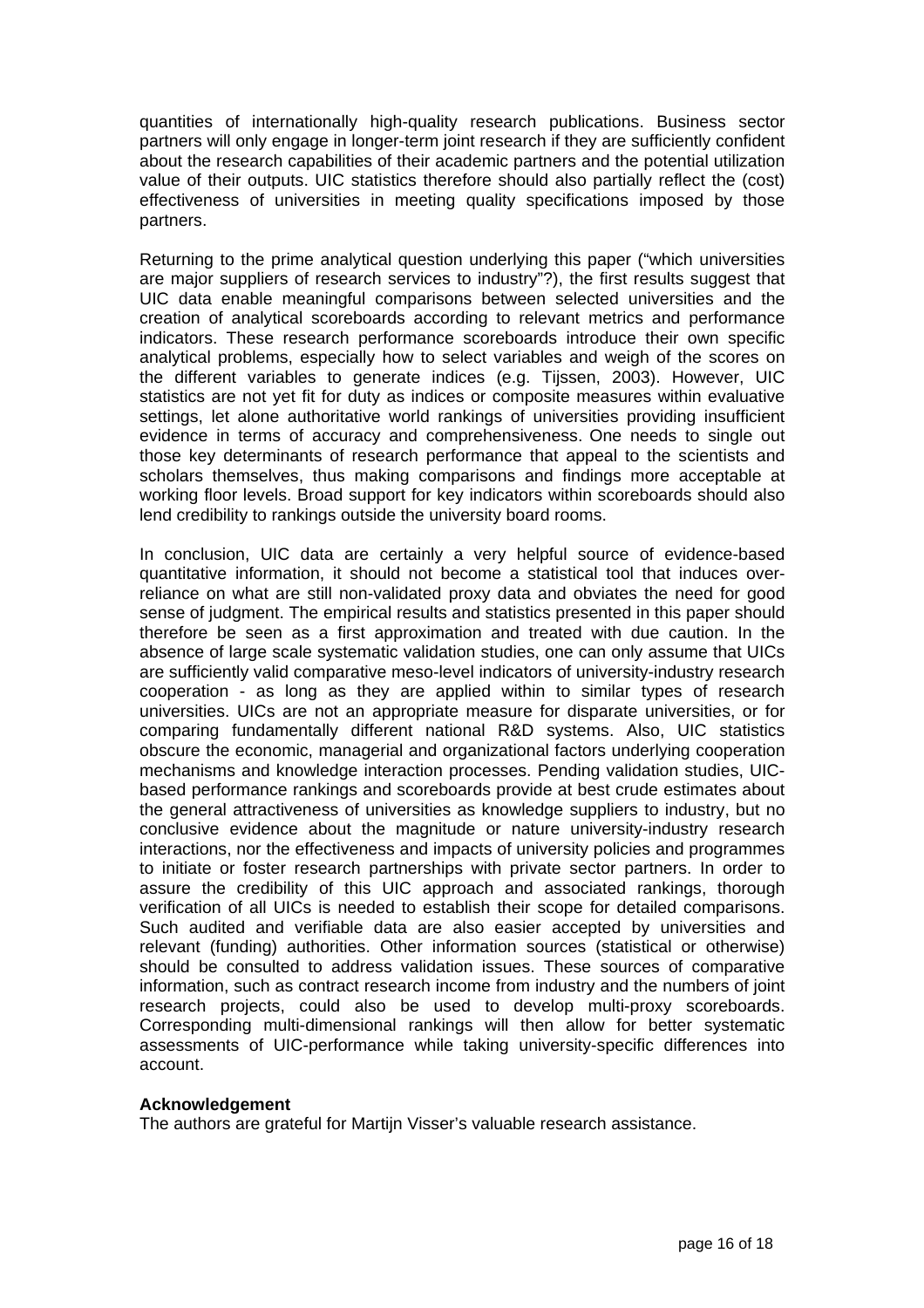### **References**

- Bok, D 2003. *Universities in the marketplace: the commercialization of Higher Education*, Princeton (MI), Princeton University Press.
- Calero-Medina, C, C López-Illescas, M S Visser and H F Moed 2008 Important factors when interpreting bibliometric rankings of world universities: an example from oncology. *Research Evaluation*, **17**, pp. 71-81.
- Coombs, R and L Georghiou 2002 A new "Industrial Ecology". *Science*, **296**, 471.
- Dill, D and M Soo 2005 Academic quality, league tables, and public policy: A crossnational analysis of university ranking systems. *Higher Education*, **49**, 495-533.
- Dosi, G, P Llerena and MS Labini 2006 The relationships between science, technologies and their industrial exploitation: an illustration through the myths and realities of the so-called "European Paradox". *Research Policy*, **35**, 1450-1464.
- Goldstein, H and D Speigelhalter, 1996 *League tables and their limitations, statistical issues in comparisons of institutional performance*. Journal of the Royal Statistical Society – Series A, **159**, 385-443.
- Hicks, D and K Hamilton 1999 Does university-industry cooperation adversely affect university research? *Issues in Science and Technology,* **15**, 74-75.
- Katz, J S and B R Martin 1997 What is Research Collaboration? *Research Policy*, **26**, 1-18.
- Kivinen, O and J Hedman 2008 World-wide university rankings: A Scandinavian approach, *Scientometrics,* **74**, 391-408.
- Mansfield E and J Lee 1996 The modern university: contributor to industrial innovation and recipient of industrial R&D support. *Research Policy,* **25**, 1047- 1058.
- Marginson, S and M van der Wende 2007 To rank or to be ranked: the impact of global rankings in higher education. *Journal of Studies in International Education*, **11**, 306-329.
- NOWT, *Science and Technology Indicators Report 2008*, 2008 The Hague: Report by the Netherlands Observatory of Science and Technology (NOWT) for Netherlands Ministry of Education, Culture and Science.
- Pratt, A D 1977 A measure of class concentration in bibliometrics. *Journal of the American Society for Information Science*, **28**, 285–292.
- Sun, Y, M Negaishi and M Nisizawa 2007 Co-authorschip linkages between universities and industry in Japan. *Research Evaluation*, **16**, 299-309.
- Tijssen, R J W 2003 Scoreboards of research excellence. *Research Evaluation*, 12, 91-104.
- Tijssen, R J W 2004 Measuring and evaluating science-technology interactions: towards international statistics. In *Handbook of Quantitative Science and Technology Research: The use of publication and patent statistics in studies on S&T Systems*, Eds. H Moed, W Glänzel and U Schmoch, pp. 695-716. Dordrecht: Kluwer Academic Publishers.
- Tijssen, R J W and T N Van Leeuwen 2005 Measuring impacts of academic science on industrial research: a citation-based approach. *Scientometrics*, **66**, 55-69.
- Tijssen, R J W 2006 Universities and industrially relevant science: Towards measurement models and indicators of entrepreneurial orientation. *Research Policy*, **35**, 1569-1585.
- Tijssen, R J W How globalized is corporate pharmaceutical research? An analysis of Europe's multinational companies. *Technology Analysis and Strategic Management* (forthcoming)
- Usher, A and M Savino 2007 A global survey of university ranking and league tables, *Higher Education in Europe*, **32**, 5-15.
- Williams, R and N Van Dyke 2007 Measuring the international standing of universities with an application to Australian universities. *Higher Education*, **53**, 819-841.